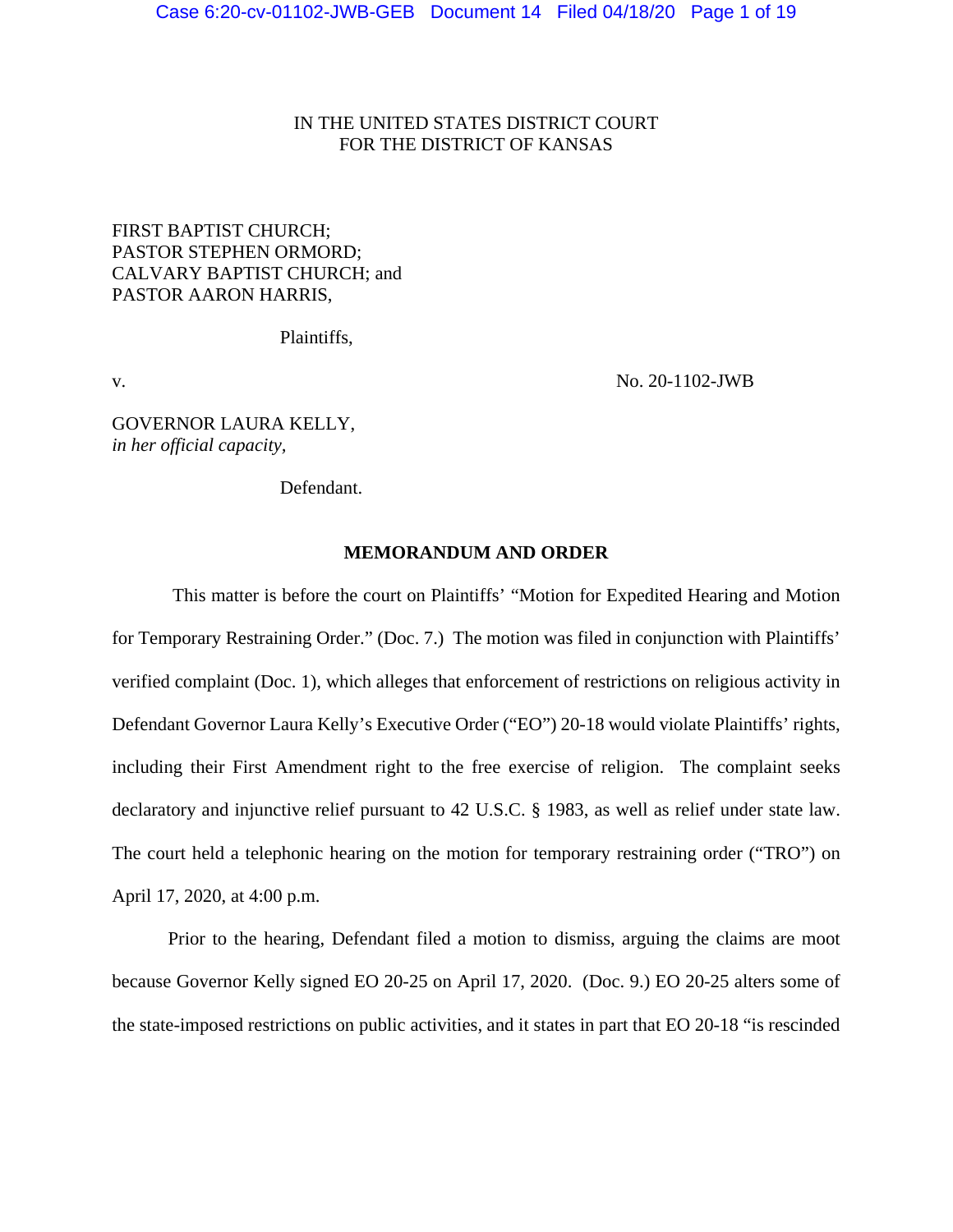## Case 6:20-cv-01102-JWB-GEB Document 14 Filed 04/18/20 Page 2 of 19

and replaced by this order" as of the effective date of April 18, 2020, at 12:01 p.m." (Doc. 9-2 at 5.)

 For the reasons stated herein, Defendant's motion to dismiss (Doc. 9) is DENIED and Plaintiffs' motion for a temporary restraining order (Doc. 7) is GRANTED.

 The Governor has issued a series of executive orders imposing restrictions on numerous public and private activities in light of the COVID-19 pandemic. For example, on March 17, 2020, the Governor signed EO 20-04, which among other things prohibited "mass gatherings" in the State of Kansas. The term was defined to include any public or private convening that brings together 50 or more people in a confined or enclosed space. The prohibition was expressly applied to mass gatherings at auditoriums, theaters, stadiums, and a number of other venues. The order contained a substantial list of activities or facilities that were exempt from the prohibition, including "Religious gatherings, as long as attendees can engage in appropriate social distancing." Another order issued the same day (EO 20-07) closed public and private schools in Kansas. On March 24, 2020, the Governor issued EO 20-14, which prohibited mass gatherings of more than 10 people. The exemption for religious gatherings was maintained intact "as long as attendees can engage in appropriate social distancing." Also, on March 24, 2020, the Governor issued EO 20- 15 establishing the Kansas Essential Functions Framework ("KEFF"), which identified essential functions that must be exempted from any "stay-at-home" order issued by local authorities. The essential functions identified in the order included a wide array of things, including "Preserve Constitutional Rights."

 On March 27, 2020, the Governor signed EO 20-16, which adopted a statewide "stay-athome" order directing all Kansas citizens to stay at home unless they were performing "an essential activity." (Doc. 1-3 at 3.) The order exempted individuals performing listed essential functions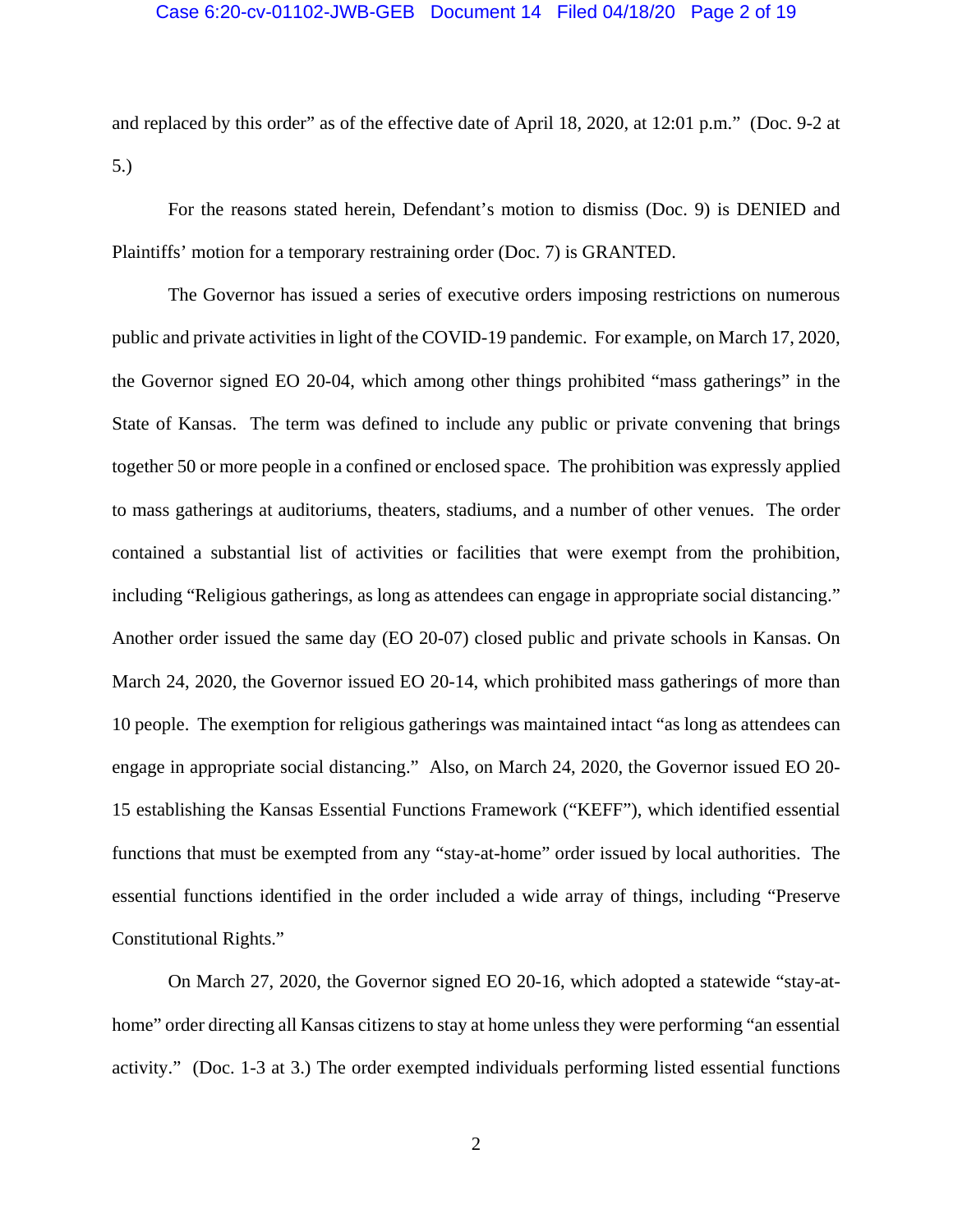## Case 6:20-cv-01102-JWB-GEB Document 14 Filed 04/18/20 Page 3 of 19

from the prohibitions in the order, although it still required them, to the extent possible without significant disruption to essential functions, to use tele-working or, if meeting in person, to follow appropriate safety protocols, including maintaining a 6-foot distance between individuals. (*Id.* at 5.) The order restated and refined the KEFF essential functions. The essential function of preserving constitutional rights was expanded to include several items, including "Perform or attend religious or faith-based services or activities." (*Id.* at 7.)

On April 7, 2020, five days before Easter, the Governor issued EO 20-18. It found enhanced measures were needed to slow the spread of COVID-19, and it made certain changes to existing prohibitions. In the provision listing venues to which the prohibition on "mass gatherings" applies, the order included for the first time "churches or other religious facilities" among the previously listed auditoriums, theaters, stadiums, and other venues. The order then adopted the following specific restriction on religious activities:

With regard to churches or other religious services or activities, this order prohibits gatherings of more than ten congregants or parishioner in the same building or confined or enclosed space. However, the number of individuals – such as preachers, lay readers, choir or musical performer, or liturgists – conducting or performing a religious service may exceed ten as long as those individuals follow appropriate safety protocols, including maintaining a six-foot distance between individuals and following other directive regarding social distancing, hygiene, and other efforts to slow the spread of COVID-19.

(Doc. 1-1 at 3.) The order restricted a number of other activities as well, but it also maintained a long list of activities and facilities that were exempt from the prohibitions in the order. The exempted activities and facilities included most governmental operations. The list of exemptions also included, among others: airports; childcare locations; hotels; food pantries and shelters; detoxification centers; shopping malls "and other retails establishments where large numbers of people are present but are generally not within arm's length of one another for more than 10 minutes"; libraries; restaurants, bars, and retail food establishments (including grocery stores),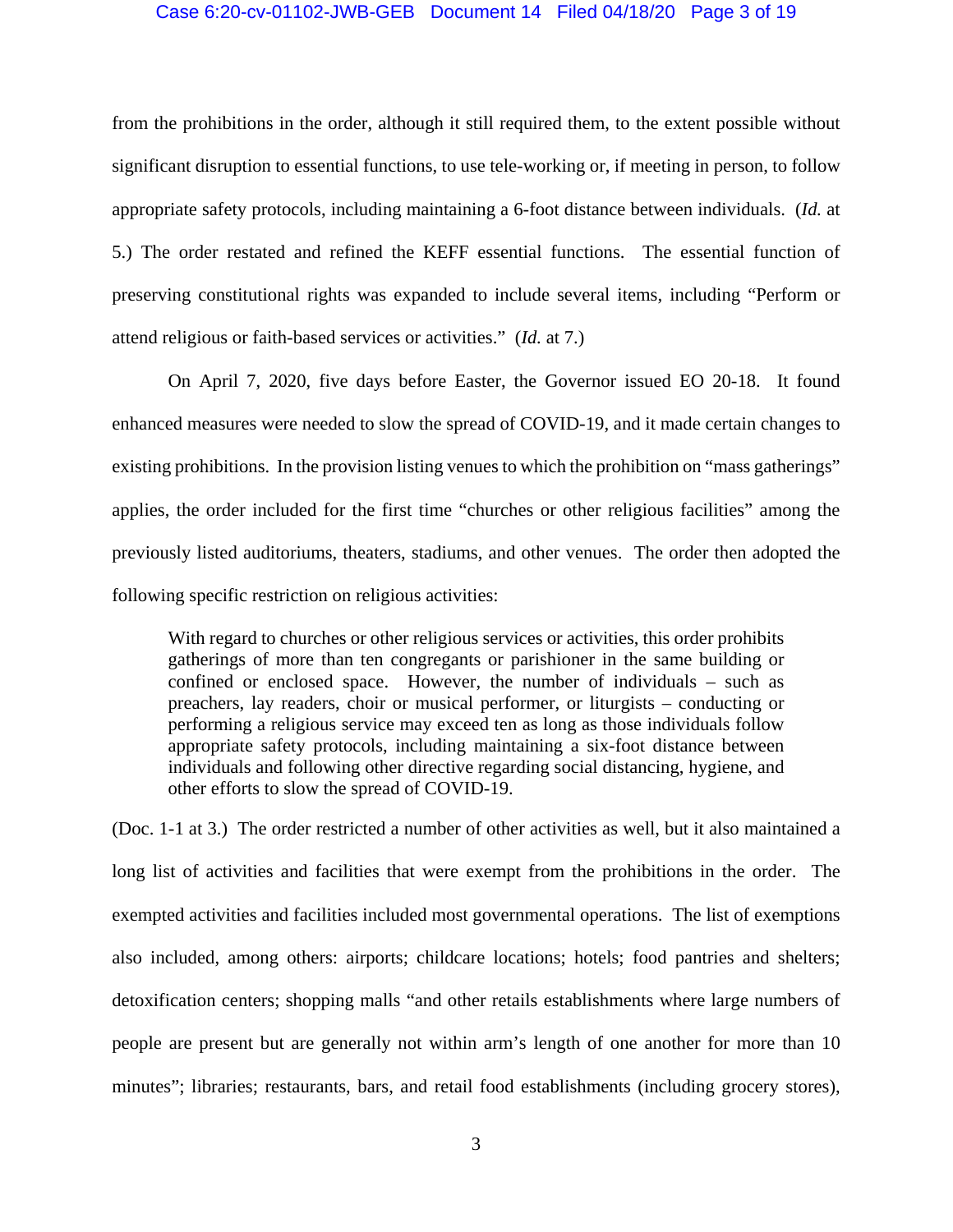#### Case 6:20-cv-01102-JWB-GEB Document 14 Filed 04/18/20 Page 4 of 19

provided social distancing of 6 feet was maintained; office spaces; "manufacturing, processing, distribution, and production facilities"; public transportation; and job centers.

 Plaintiffs filed this action on April 16, 2020, after sending a letter to the Governor asking that allowance be made for churches to hold in-person worship services provided the congregants follow rigorous social-distancing and safety protocols applicable to similar secular facilities. (Doc. 1 at 5.) The Governor's counsel responded that the matter was under review and that an order would be issued soon. (*Id.*) On April 17, 2020, the Governor signed EO 20-25, which did not alter the restriction on religious activities, but which removed certain items (such as libraries) from the exempted functions or facilities, and it placed additional restrictions on some of the exempted activities. Among other things, it limited the exemption for retail establishments where large numbers of people were present to customers and employees that are "performing essential activities or essential functions under Executive Order 20-16." Restaurants and bars were limited to no more than ten customers in the building, who must maintain a six-foot distance, but it allowed the number of persons operating the facility to exceed ten if they maintained safety protocols. Office spaces were still exempt but were limited to those "performing essential activities or functions as described and limited by Executive Order 20-16." (Doc. 9-2.)

## **I. Jurisdiction**

<u>.</u>

This court has subject matter jurisdiction over Plaintiffs' claims arising under federal law pursuant to 28 U.S.C. § 1331. The court further finds the exercise of this court's jurisdiction over such claims is proper under the rule of *Ex Parte Young,* 209 U.S. 123 (1908) (plaintiff alleging violation of federal law may seek prospective injunctive relief against responsible state official).<sup>1</sup> As for Defendant's mootness argument, the court finds Plaintiffs' claims are not moot. Mootness

<sup>&</sup>lt;sup>1</sup> This order is premised solely on Plaintiffs' federal law claims and does not consider Plaintiffs' claim that enforcement of Executive Order 20-18 violates Kansas law. (Doc. 1 at 14-15.)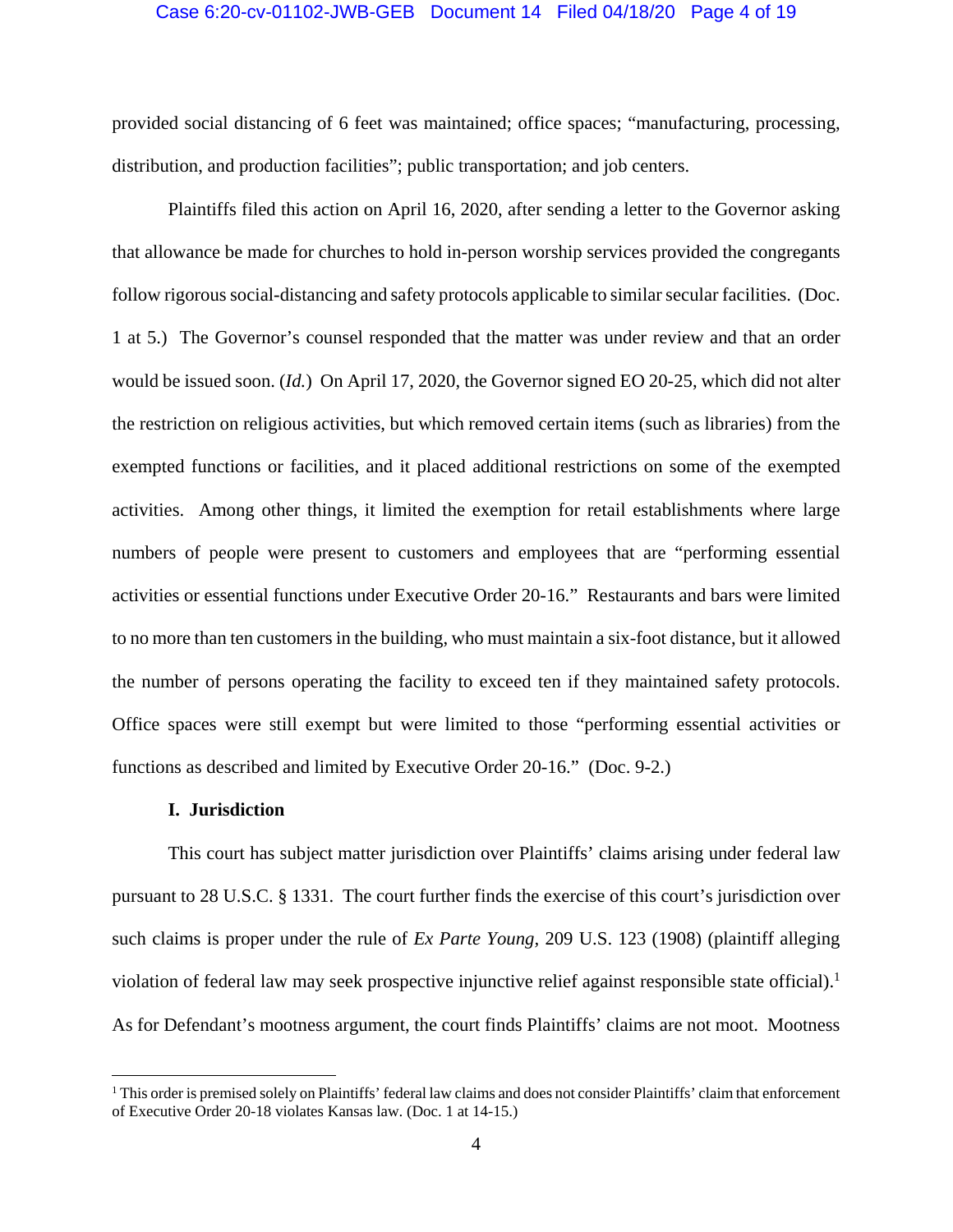#### Case 6:20-cv-01102-JWB-GEB Document 14 Filed 04/18/20 Page 5 of 19

is a threshold issue because the existence of a live case or controversy is a constitutional prerequisite to federal court jurisdiction. *Rio Grande Silvery Minnow v. Bureau of Reclamation*, 601 F.3d 1096, 1109 (10th Cir. 2010) (citation omitted.) "Article III's requirement that federal courts adjudicate only cases and controversies necessitates that courts decline to exercise jurisdiction where the award of any requested relief would be moot—i.e. where the controversy is no longer live and ongoing." *Cox v. Phelps Dodge Corp*., 43 F.3d 1345, 1348 (10th Cir. 1994), *superseded by statute on other grounds*. In this instance, the controversy between the parties is ongoing, as the restrictions on religious activities in newly executed EO 20-25 (Doc. 9-2) are identical to the restrictions on religious activities found in EO 20-18, which formed the basis of the complaint. Plaintiffs have made a sufficient showing that a live controversy exists as to whether the Governor's current restrictions on religious activity – found in both EO 20-18 and EO 20-25 – violate Plaintiffs' First Amendment right to freely exercise their religion. The court thus concludes that it has jurisdiction over the dispute, and that Defendant's motion to dismiss on mootness grounds (Doc. 9) should be denied.

### **II. Standards for issuance of a TRO**

When addressing a motion for temporary restraining order, the court applies the same standard as it applies to a motion for preliminary injunction. Four factors must be shown by the movant to obtain injunctive relief: (1) the movant is substantially likely to succeed on the merits; (2) the movant will suffer irreparable injury if the injunction is denied; (3) the movant's threatened injury outweighs the injury the opposing party will suffer under the injunction; and (4) the injunction is in the public interest. Because a preliminary injunction is an extraordinary remedy, the movant's right to relief must be clear and unequivocal. *Tickets for Less, LLC v. Cypress Media, LLC*, No. 20-2047-JAR-GEB, 2020 WL 528449, at \*2 (D. Kan. Feb. 3, 2020). *See also Winter v.*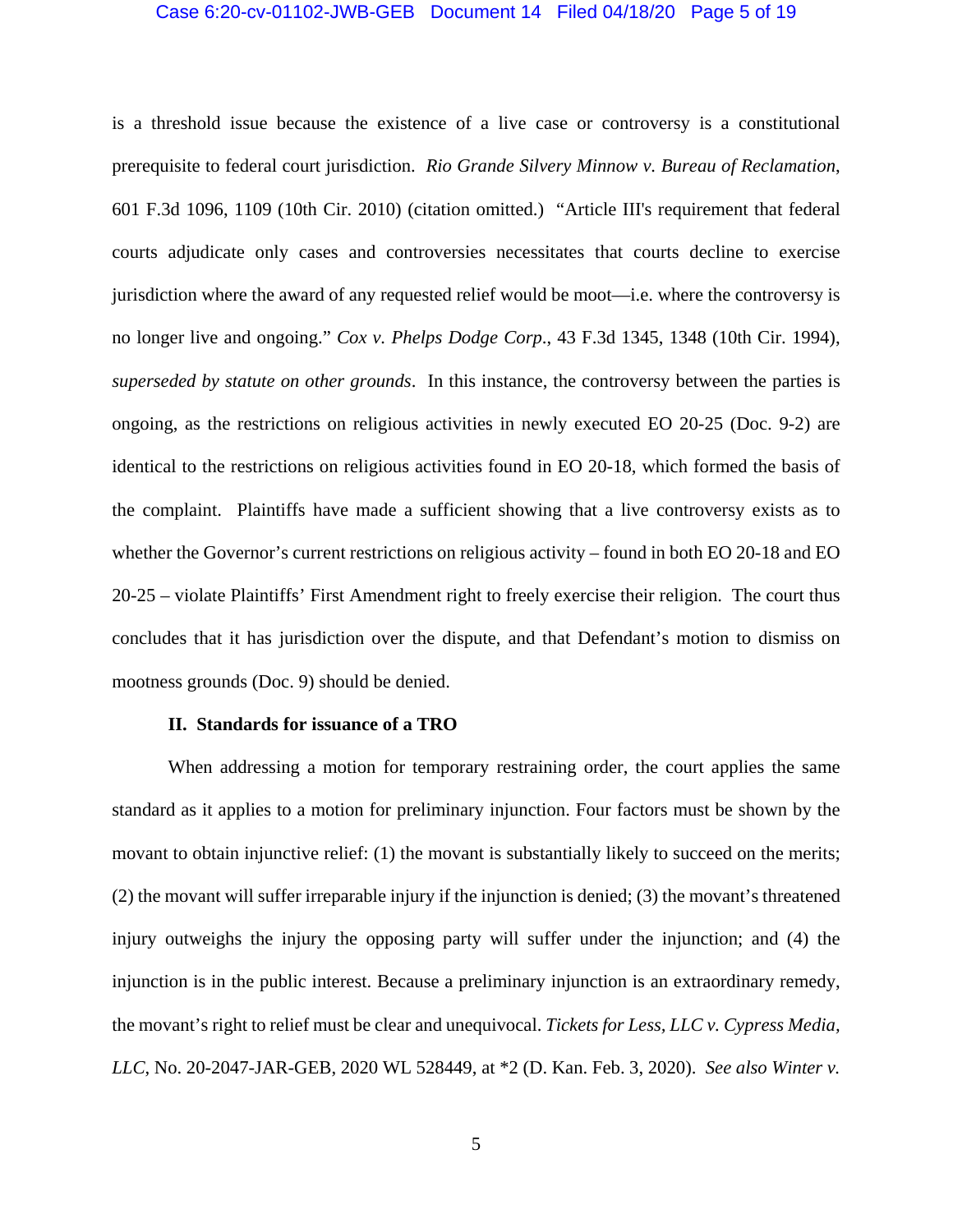#### Case 6:20-cv-01102-JWB-GEB Document 14 Filed 04/18/20 Page 6 of 19

*Nat. Res. Def. Council, Inc*., 555 U.S. 7, 20 (2008). "Additionally, some preliminary injunctions are disfavored and require a stronger showing by the movant—viz., movants must satisfy a heightened standard. They are '(1) preliminary injunctions that alter the status quo; (2) mandatory preliminary injunctions; and (3) preliminary injunctions that afford the movant all the relief that it could recover at the conclusion of a full trial on the merits.'" *Fish v. Kobach*, 840 F.3d 710, 723– 24 (10th Cir. 2016) (citation omitted.) "In seeking such an injunction, the movant must make a strong showing both with regard to the likelihood of success on the merits and with regard to the balance of harms." *Id.* (citation and internal quotation marks omitted.)

#### **III. Analysis**

A. Status quo. Defendant argued at the hearing that Plaintiffs' requested TRO should be denied because it would alter the status quo. The "status quo" in this context refers to "the last peaceable uncontested status existing between the parties before the dispute developed." *Hobby Lobby Stores, Inc. v. Sebelius*, No. 12-6294, 2012 WL 6930302, at \*1 (10th Cir. Dec. 20, 2012) (citing *Beltronics USA, Inc. v. Midwest Inventory Distrib., LLC*, 562 F.3d 1067, 1071 (10th Cir. 2009)). The last peaceable uncontested status between the parties was just prior to the enactment of EO 20-18, the first order which subjected Plaintiffs to the current restrictions on religious activities. Because the requested TRO would return the parties to that uncontested status, it would not alter the status quo and is not a disfavored injunction. *See Free the Nipple-Fort Collins v. City of Fort Collins, Colorado*, 916 F.3d 792, 798 (10th Cir. 2019) (the status quo was the parties' status before the challenged ordinance was adopted.)

# B. Likelihood of success on the merits.

To prevail on a claim under 42 U.S.C. § 1983, a plaintiff must show the deprivation of a federal right by a person acting under color of state law. The First Amendment provides in part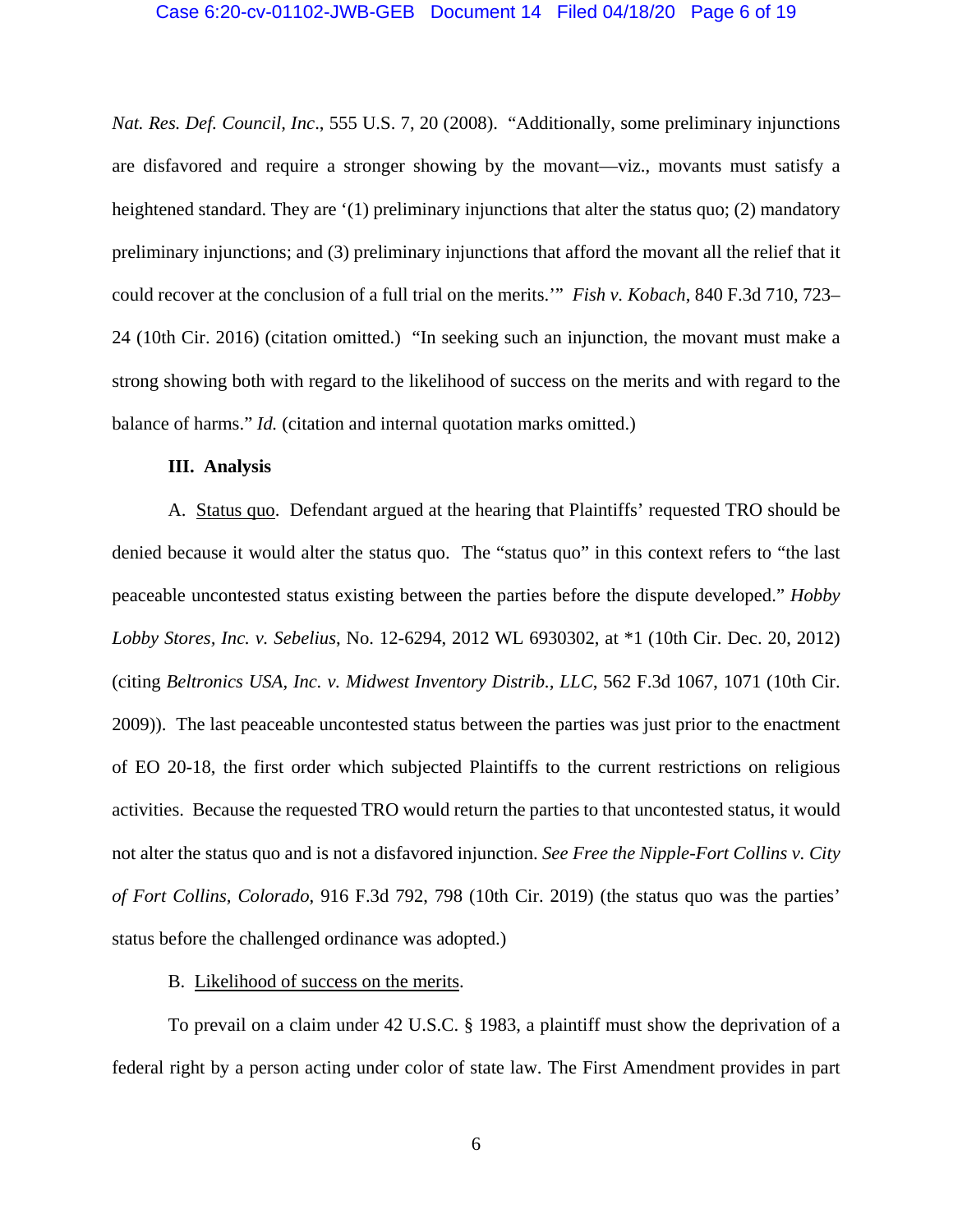#### Case 6:20-cv-01102-JWB-GEB Document 14 Filed 04/18/20 Page 7 of 19

that "Congress shall make no law … prohibiting the free exercise" of religion. U.S. Const. amend. I. The First Amendment applies to the States by virtue of the Fourteenth Amendment. *Santa Fe Indep. Sch. Dist. v. Doe*, 530 U.S. 290, 301 (2000). Plaintiffs claim, among other things, that the restrictions on religious activity imposed by EO 20-18 (and now 20-25) violate Plaintiffs' First Amendment right to freely exercise their religion, including their right to attend worship services in their respective church facilities. For reasons that follow, the court concludes, based on the matters presented so far, that Plaintiffs are likely to prevail on this claim.

i. *Standard of review*. The parties dispute the standard that applies to the court's review of the Governor's executive orders. At the hearing on the TRO, Defendant asserted that these executive orders are not subject to heightened scrutiny because they do not target religious activity, but instead apply broadly to a large swath of both secular and non-secular behavior. The court assumes Defendant is suggesting that this case is controlled by the less rigorous standards for review set forth in *Employment Division, Department of Human Resources of Oregon v. Smith*, 494 U.S. 872 (1990). However, *Smith* was an unemployment case in which the plaintiff was denied unemployment benefits because he was fired for violating a generally applicable statute criminalizing the use of peyote, a hallucinogenic drug. Smith claimed that the government's decision violated his rights under the Free Exercise Clause of the First Amendment. *Id.* at 874.

The statute at issue in *Smith* was a facially neutral law that criminalized the use of certain drugs that was "not specifically directed at [Smith's] religious practice, and that is concededly constitutional as applied to those who use the drug for other reasons." *Id*. at 878. The Supreme Court stated that it has never excused an individual "from compliance with an otherwise valid law *prohibiting conduct that the State is free to regulate*." *Id*. at 879 (emphasis added). But the executive orders at issue in this case expressly restrict religious activity. Indeed, a fair reading of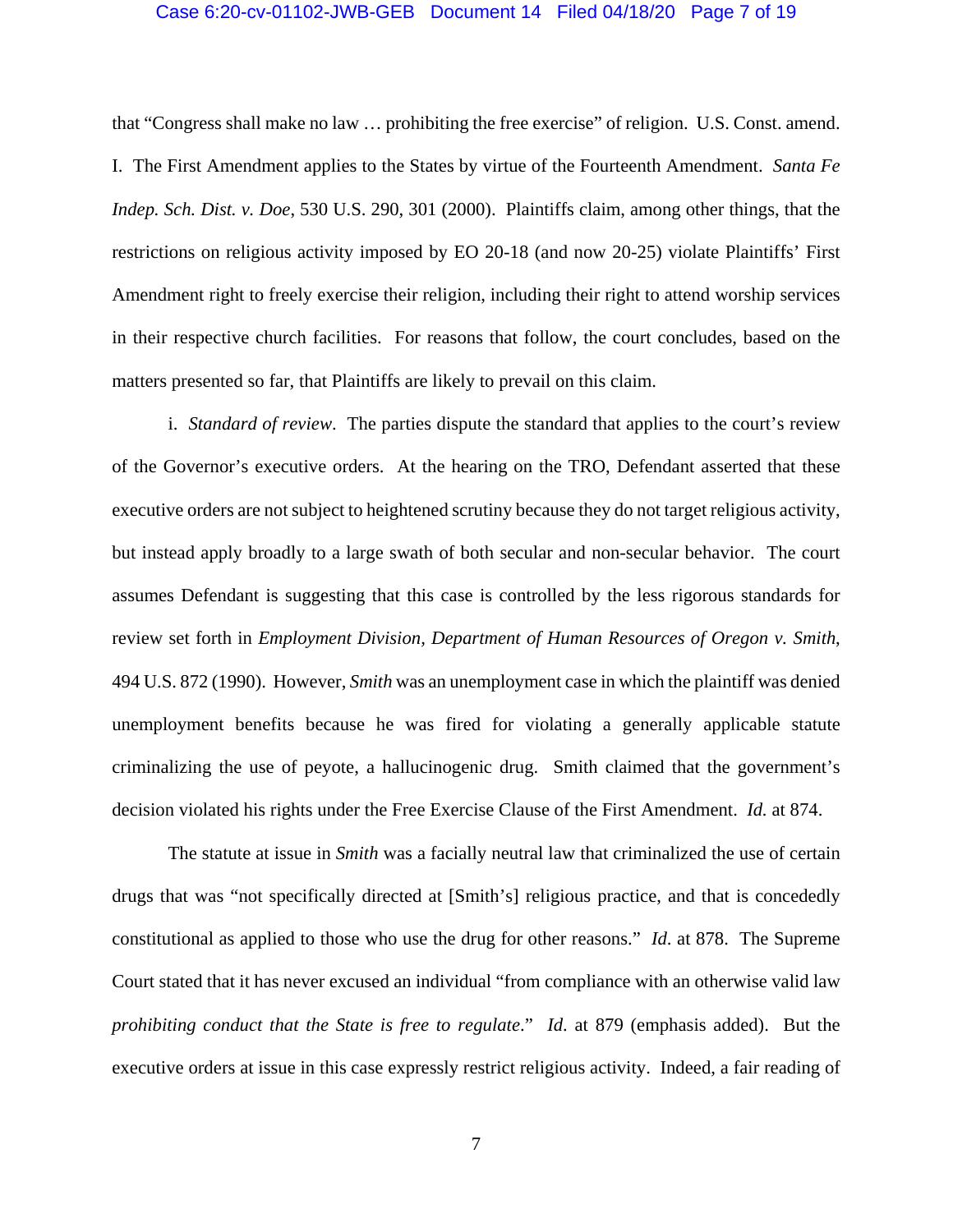#### Case 6:20-cv-01102-JWB-GEB Document 14 Filed 04/18/20 Page 8 of 19

EO 20-18 and EO 20-25 shows that they operate as a wholesale prohibition against assembling for religious services anywhere in the state by more than ten congregants. While it is unclear at this stage of the proceedings exactly how many churches may be impacted by that proscription, it is fair to say that these executive orders will likely impact the majority of churches and religious groups in Kansas. Thus, EO 20-18 and EO 20-25 sweep far beyond the "incidental effect" on religious activity excused in *Smith*. *Id.*; *see also Church of the Lukumi Babalu Aye, Inc. v. City of Hialeah*, 508 U.S. 520, 531 (1993) (noting *Smith's* application to incidental burdening of particular religious practices).

At the TRO hearing, Defendant also relied heavily on *In re Abbott*, No. 20-50264, 2020 WL 1685929 (5th Cir. Apr. 7, 2020), a case recently decided by the Fifth Circuit. In *Abbott*, the Fifth Circuit upheld an executive order issued by the governor of Texas that required healthcare providers to postpone non-essential surgeries and procedures during the COVID-19 pandemic in order to conserve critical medical resources and otherwise curb the spread of coronavirus infection. Plaintiffs in that case claimed that the executive order infringed the constitutional right to abortion. However, unlike the present case, the executive order at issue in *Abbott* made no mention of abortion or other constitutionally protected activity. *Id*. at \*3.

*Abbott* relied heavily on *Jacobson v. Commonwealth of Massachusetts*, 197 U.S. 11 (1905), a case challenging a Massachusetts law that mandated smallpox vaccinations when the state was battling that disease. *Abbott* quoted *Jacobson* for propositions such as "'[U]nder the pressure of great dangers,' constitutional rights may be reasonably restricted 'as the safety of the general public may demand'" *Abbott* at \*1 (quoting *Jacobson* 197 U.S. at 29); "[b]ut '[i]t is no part of the function of a court' to decide which measures are 'likely to be the most effective for the protection of the public against disease'" *Id*. (quoting *Jacobson*, 197 U.S. at 30); and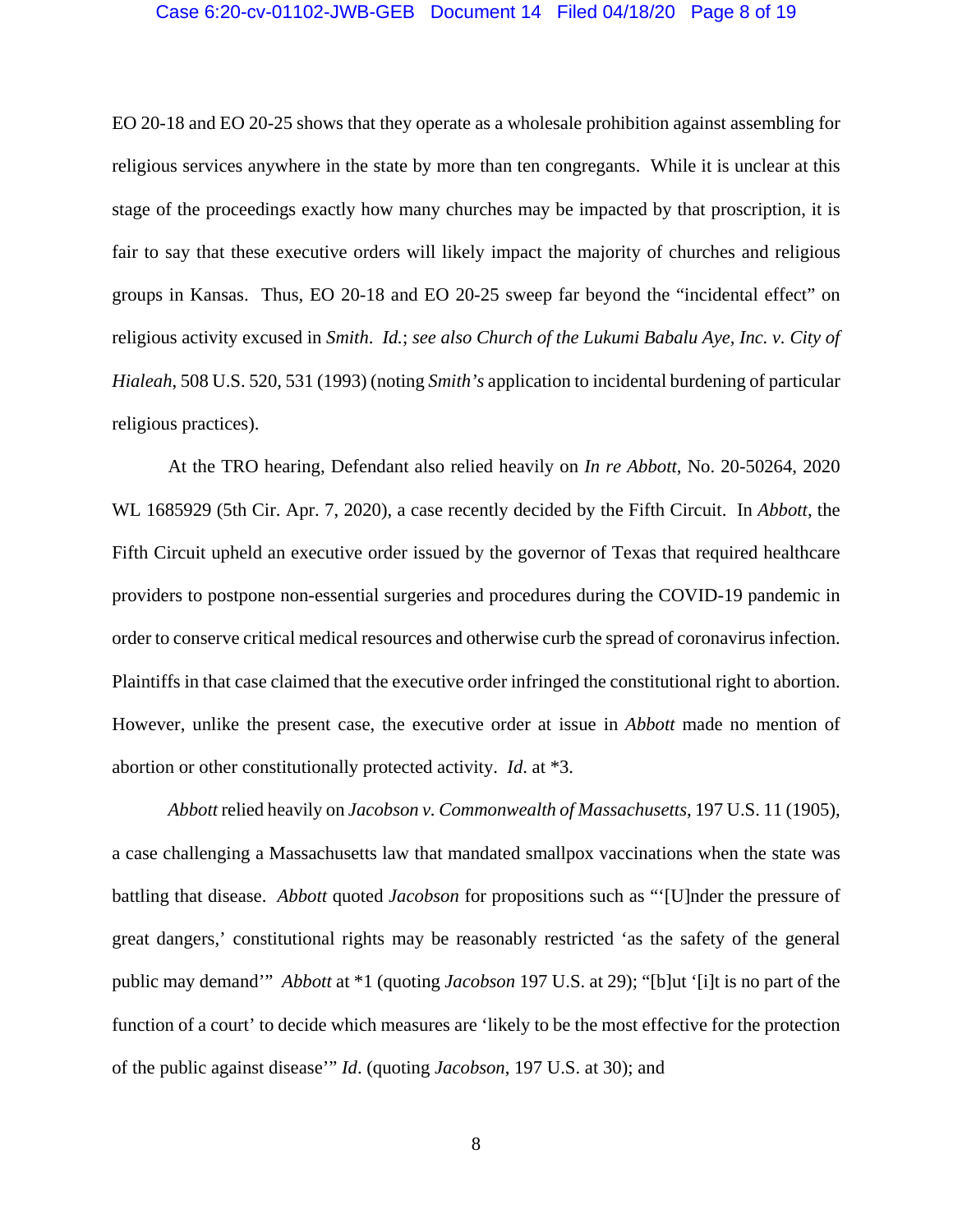[I]n every well-ordered society charged with the duty of conserving the safety of its members the rights of the individual in respect of his liberty may at times, under the pressure of great dangers, be subjected to such restraint, to be enforced by reasonable regulations, as the safety of the general public may demand.

*Id*. at \*6 (quoting *Jacobson*, 197 U.S. at 29). *Abbott* concluded its analysis, as relevant here, as

follows:

The bottom line is this: when faced with a society-threatening epidemic, a state may implement emergency measures that curtail constitutional rights so long as the measures have at least some "real or substantial relation" to the public health crisis and are not "beyond all question, a plain, palpable invasion of rights secured by the fundamental law." [*Jacobson*, 197 U.S.] at 31, 25 S. Ct. 358. Courts may ask whether the state's emergency measures lack basic exceptions for "extreme cases," and whether the measures are pretextual—that is, arbitrary or oppressive. *Id.* at 38, 25 S. Ct. 358. At the same time, however, courts may not second-guess the wisdom or efficacy of the measures. *Id*. at 28, 30, 25 S. Ct. 358.

*Id.* at \*7.

*Abbott's* reliance on *Jacobson* counsels further analysis of that case. *Jacobson*, like *Abbott*, involved a facially neutral law, which required vaccination for smallpox. The issue in that case did not involve the free exercise of religion, but rather a claim that the law invaded an individual's liberty "to care for his own body and health in such way as to him seems best," as protected by the Fourteenth Amendment. *Jacobson*, 197 U.S. at 26. And although it did not deal with a question of religious liberty, *Jacobson* appears more in line with *Smith* in the sense that law at issue in *Jacobson* did not expressly purport to interfere with rights secured by the Constitution. In concluding that no constitutional violation occurred under the Massachusetts law, *Jacobson* said,

Smallpox being prevalent and increasing at Cambridge, the court would usurp the functions of another branch of government if it adjudged, as matter of law, that the mode adopted under the sanction of the state, to protect the people at large was arbitrary, and not justified by the necessities of the case. We say necessities of the case, because it might be that an acknowledged power of a local community to protect itself against an epidemic threatening the safety of all might be exercised in particular circumstances and in reference to particular persons in such an arbitrary, unreasonable manner, or might go so far beyond what was reasonably required for the safety of the public, as to authorize or compel the courts to interfere for the protection of such persons.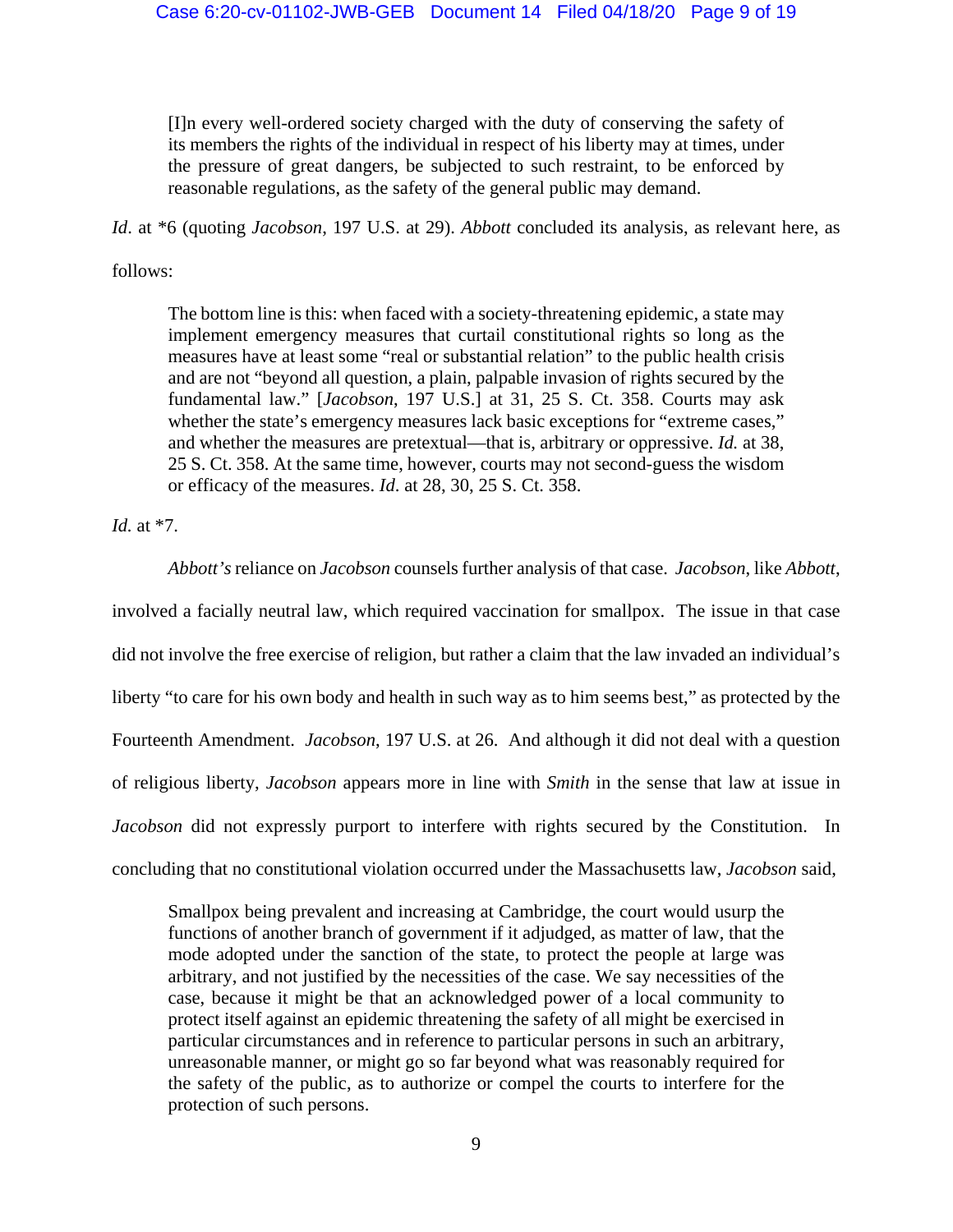## Case 6:20-cv-01102-JWB-GEB Document 14 Filed 04/18/20 Page 10 of 19

*Id.* at 28. Importantly, the second sentence of the foregoing quote points out that, even in such extreme cases as a public health crisis, the police power of the state is not without limits, and is subject to appropriate judicial scrutiny. And,

if a statute purporting to have been enacted to protect the public health, the public morals, or the public safety, has no real or substantial relation to those objects, or is, beyond all question, a plain, palpable invasion of rights secured by the fundamental law, it is the duty of the courts to so adjudge, and thereby give effect to the Constitution.

*Id.* at 28.

 At the TRO hearing, both sides argued most extensively about the application of the Supreme Court's decision in *Church of the Lukumi Babalu Aye, Inc. v. City of Hialeah*, 508 U.S. 520, 531 (1993). In that case, the City of Hialeah passed several facially neutral ordinances aimed at curbing the practice of animal sacrifice that was central to the religious practice of the Santeria religion. The Church of the Lukumi Babalu Aye, Inc., and its congregants practiced the Santeria religion and had recently announced plans to establish a church facility in Hialeah, Florida. Shortly thereafter, Hialeah's city council called an emergency meeting and began enacting a series of ordinances that prohibited animal sacrifices and animal cruelty, and threatened those who violated the ordinances with criminal prosecution. The ordinances purported to extend these prohibitions to the killing of animals for food, but then carved out exemptions for slaughterhouses and other licensed establishments that killed animals for food purposes. *Lukumi,* 508 U.S. at 528. The Supreme Court ultimately concluded that the object of these ordinances was to target the Santeria church members. *Id.* at 535.

The Court began its analysis of the claims in *Lukumi* with the proposition from *Smith* that "a law that is neutral and of general applicability need not be justified by a compelling governmental interest even if the law has the incidental effect of burdening a particular religious practice." *Id.* at 531. However, "if the object of a law is to infringe upon or restrict practices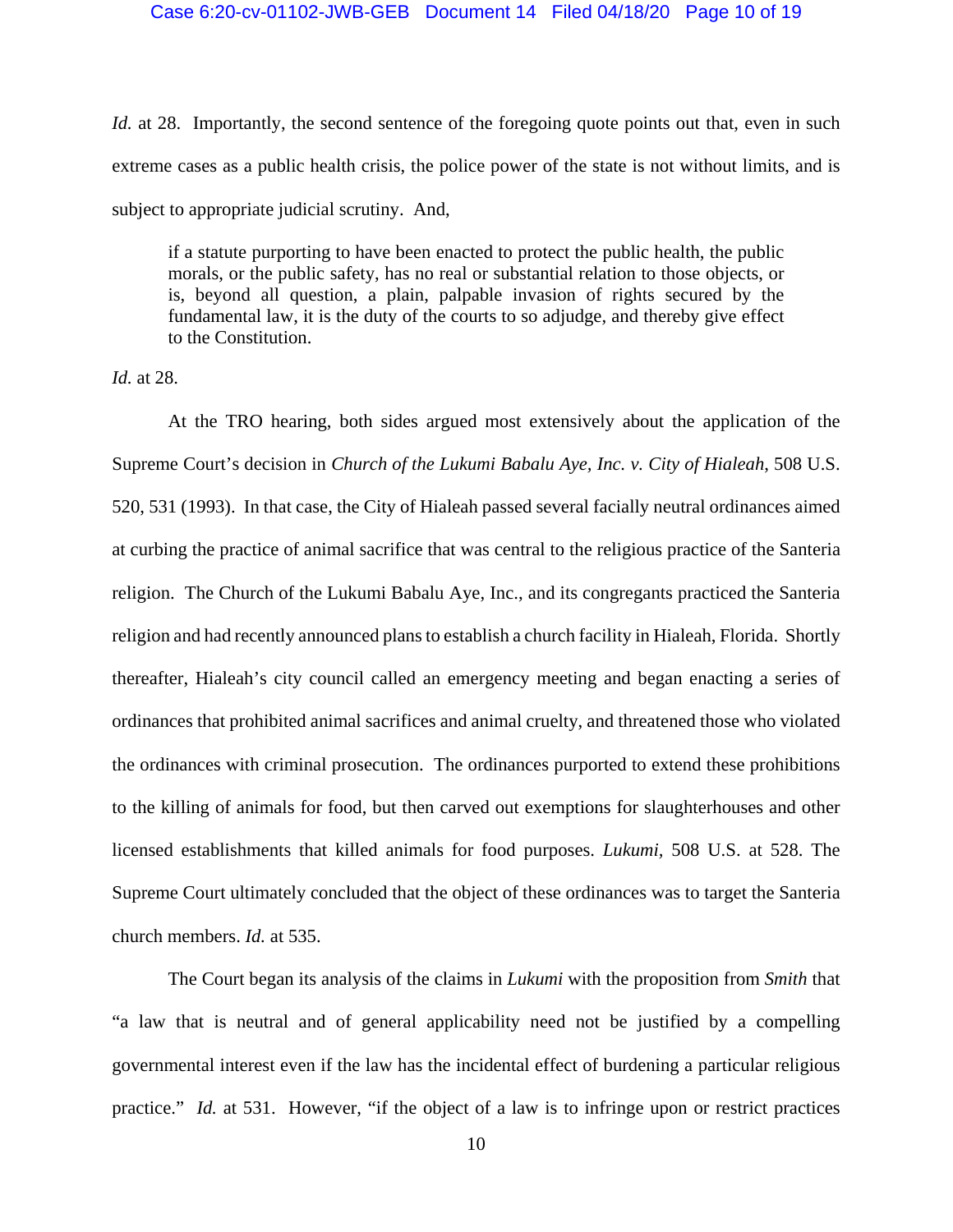#### Case 6:20-cv-01102-JWB-GEB Document 14 Filed 04/18/20 Page 11 of 19

because of their religious motivation, the law is not neutral, . . . and it is invalid unless it is justified by a compelling interest and is narrowly tailored to advance that interest." *Id*. at 533. The neutrality analysis begins with the text of the law, itself, and the law "lacks facial neutrality if it refers to a religious practice without a secular meaning discernable from the language or context." *Id*.

In this case, EO 20-18 and EO 20-25 expressly purport to restrict in-person religious assembly by more than ten congregants. In that sense, they are not facially neutral. Defendant asserts that despite the express restrictions imposed on religious assembly, the laws are facially neutral because they apply as well to a much broader swath of secular activity in addition to the overt limitations placed on church gatherings. Nevertheless, while these executive orders begin with a broad prohibition against mass gatherings, they proceed to carve out broad exemptions for a host of secular activities, many of which bear similarities to the sort of personal contact that will occur during in-person religious services. *Lukumi* indicates that a court should evaluate these exemptions in assessing a law's neutrality. *See Lukumi*, 508 U.S. at 535-37.

The court pauses its analysis at this point to circle back to the initial question of what standard is to be applied in evaluating Plaintiffs' claims under the Free Exercise Clause. Unsurprisingly, the parties have failed to identify any controlling authority for evaluating a wholesale prohibition on in-person religious services like that at issue in this case. Under ordinary circumstances, it goes without saying that the government could not lawfully expressly prohibit individuals from meeting together for religious services. Accordingly, the leading cases tend to address facially neutral laws that burden religious beliefs, or restrictions that explicitly or implicitly target particular religious groups or practices. Based on the relatively unique circumstances herein presented, the court concludes that *Smith*, *Abbott*, *Jacobson*, and similar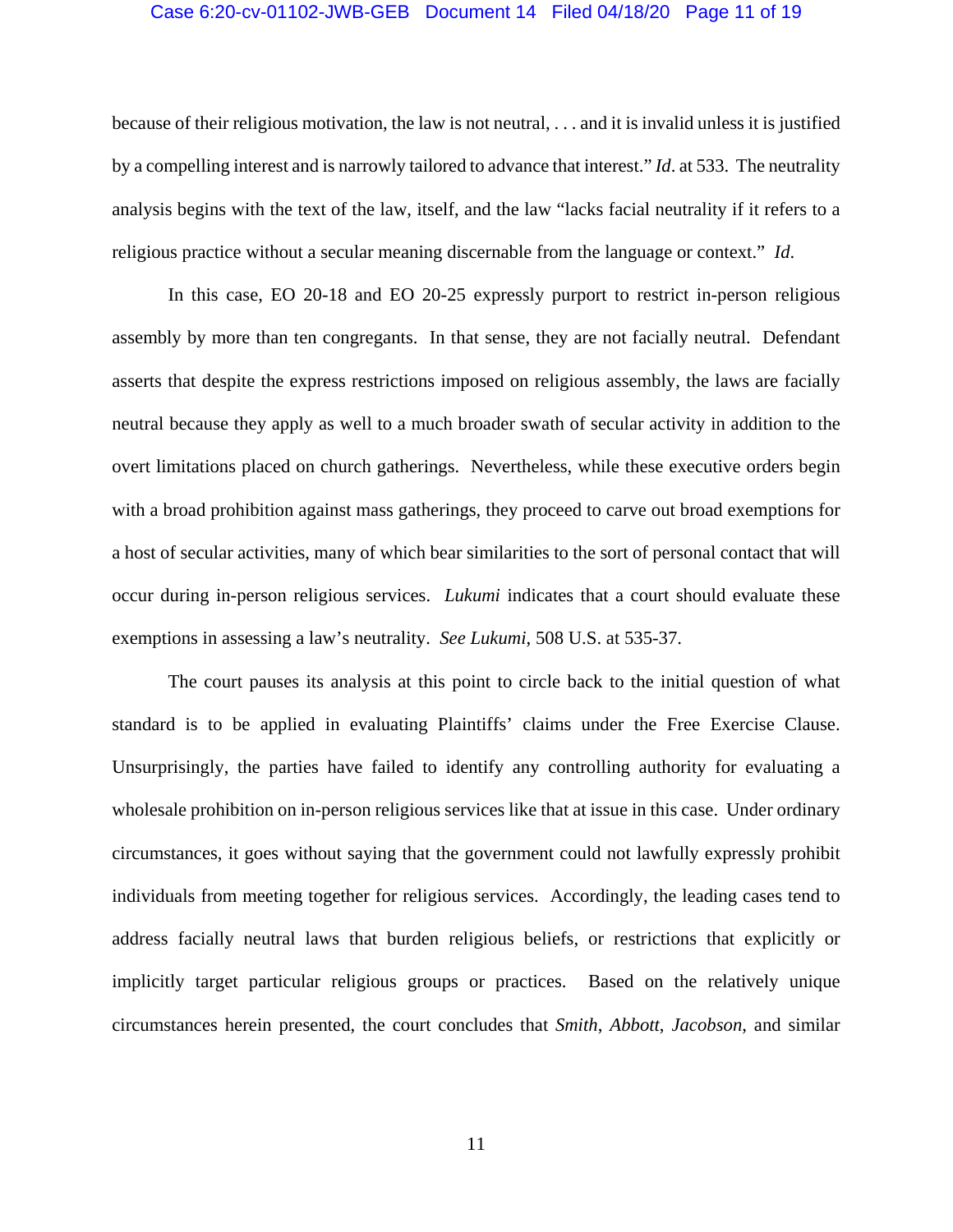#### Case 6:20-cv-01102-JWB-GEB Document 14 Filed 04/18/20 Page 12 of 19

cases do not provide the best framework in which to evaluate the Governor's executive orders because all those cases deal with laws that are facially neutral and generally applicable.

 The court concludes that *Lukumi*, though not identical, provides the most appropriate framework to evaluate this case. The ordinances at issue in *Lukumi*, though facially neutral in some respects, contained elements that were clearly targeted at religious practices, such as the prohibitions on ritual sacrifices. And although *Lukumi* dealt with laws that the Court concluded were ultimately aimed at a particular religious group, the court does not think that the Supreme Court would have excused the First Amendment violations in that case if the offending provisions had been part of a broader set of laws that did nothing to diminish the religious animus that was both explicit and implicit in the provisions targeting the church. Based on the foregoing reasoning, the court will evaluate Plaintiffs' claims under the Free Exercise Clause according to the principles set forth in *Lukumi.*

"At a minimum, the protections of the Free Exercise Clause pertain if the law at issue discriminates against some or all religious beliefs or regulates or prohibits conduct because it is undertaken for religious reasons." *Lukumi*, 508 U.S. at 532. "A law lacks facial neutrality if it refers to a religious practice without a secular meaning discernable from the language or context." *Id.* at 533.

In evaluating neutrality, courts are admonished to "survey meticulously the circumstances of governmental categories to eliminate, as it were, religious gerrymanders,"2 *Lukumi*, 508 U.S. 534, and, in particular, to consider in that context exceptions or exemptions granted to secular activity that are not extended to religious activity. *See id*.at 535-37. When "individualized

 $\overline{a}$ 

<sup>&</sup>lt;sup>2</sup> At the TRO hearing, the court indicated it did not perceive that this was necessarily a religious gerrymandering case. However, upon further analysis, the principles explained in *Lukumi* indicate that the court should consider the effect of the exemptions in these executive orders when evaluating neutrality.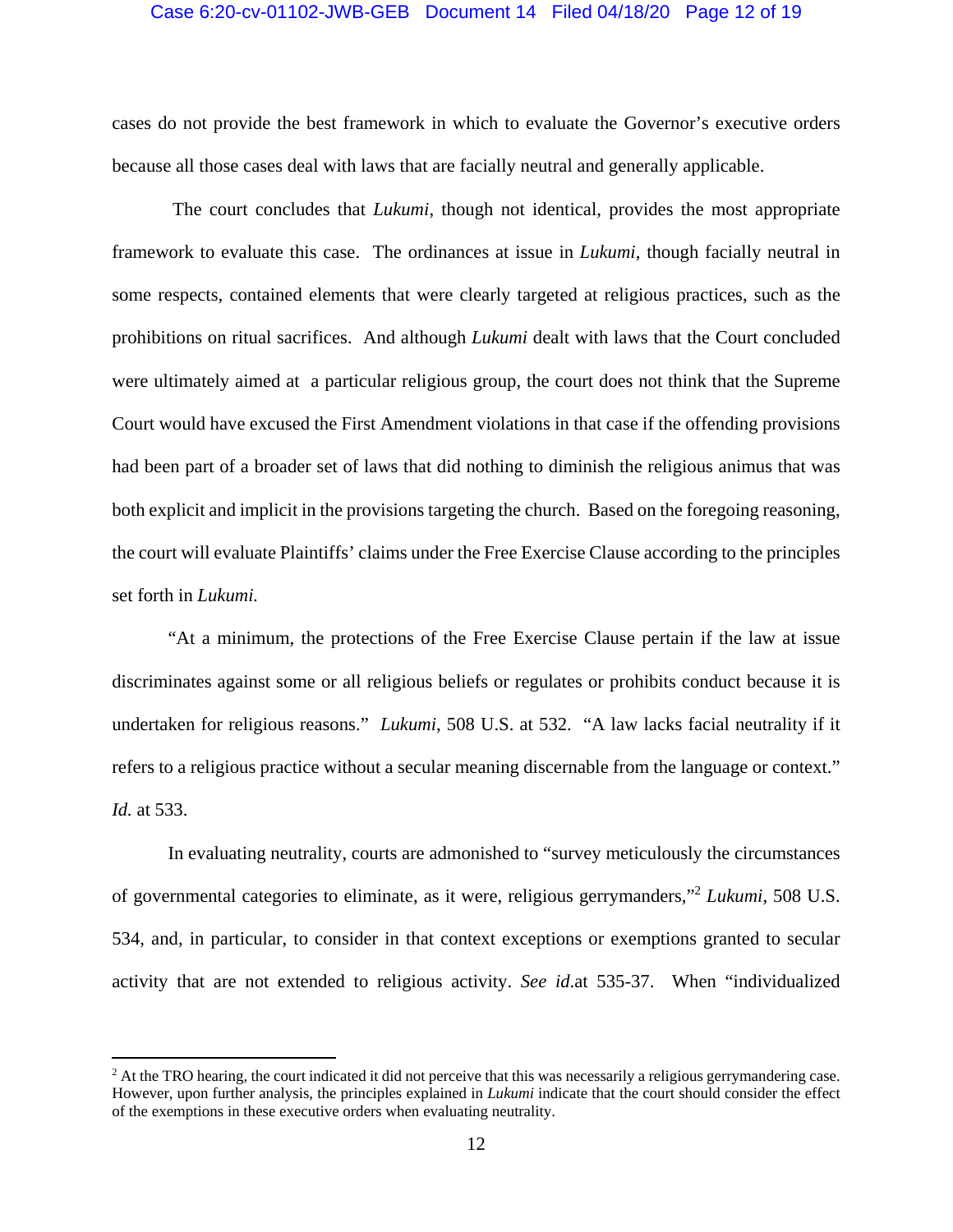#### Case 6:20-cv-01102-JWB-GEB Document 14 Filed 04/18/20 Page 13 of 19

exemptions from a general requirement are available, the government 'may not refuse to extend that system to cases of 'religious hardship' without compelling reason.'" *Id*. at 537 (quotation omitted).

In addition to neutrality, the Free Exercise Clause requires that "laws burdening religious practice must be of general applicability." *Lukumi*, 508 U.S. at 542. "The principle that government, in pursuit of legitimate interests, cannot in a selective manner impose burdens only on conduct motivated by religious belief is essential to the protection of the rights guaranteed by the Free Exercise Clause." *Id*. at 543. A law is underinclusive, and thus not generally applicable, when it fails to prohibit secular activity that endangers the same interests to a similar or greater degree than the prohibited religious conduct. *Id*.

A law that fails to satisfy the requirements of neutrality and general applicability is subjected to strict scrutiny. *Id*. at 546. "To satisfy the commands of the First Amendment, a law restrictive of religious practice must advance interests of the highest order and must be narrowly tailored in pursuit of those interests." *Id*. (internal quotations omitted). When "[t]he proffered objectives are not pursued with respect to analogous non-religious conduct, and those interests could be achieved by narrower ordinances that burdened religion to a far lesser degree," a lack of narrow tailoring invalidates the law. *Id*.

## ii. *Application to this Case*.

 EO 20-18 and EO 20-25 both state that their prohibitions against mass gatherings apply to "churches or other religious facilities." (EO 20-18 ¶1.b; EO 20-25 ¶1.b). Both orders expressly state in their respective paragraphs 1.c that "[w]ith regard to churches or other religious services or activities, this order prohibits gatherings of more than ten congregants or parishioners in the same building or confined or enclosed space [with exceptions for additional individuals conducting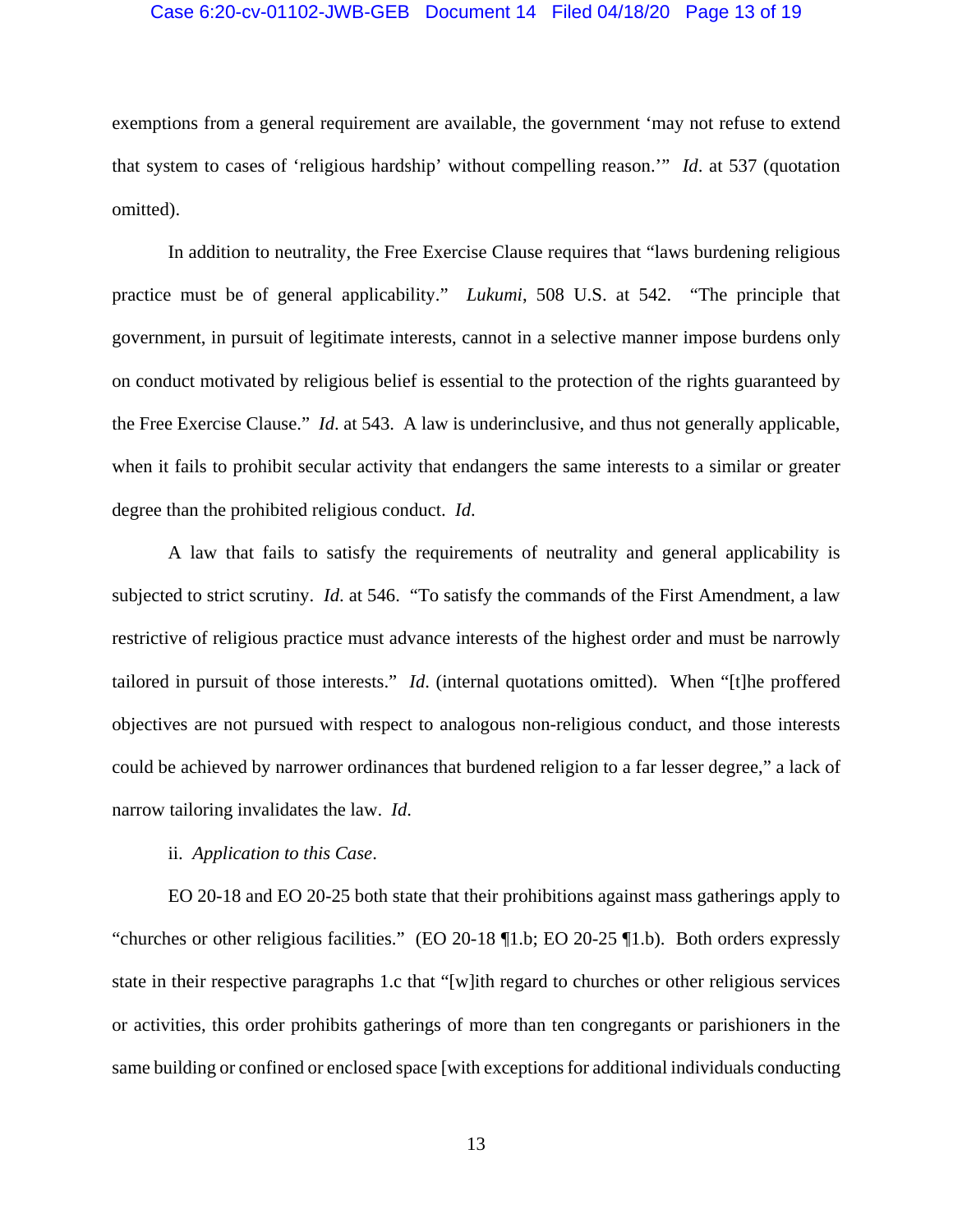### Case 6:20-cv-01102-JWB-GEB Document 14 Filed 04/18/20 Page 14 of 19

the service]." These provisions show that these executive orders expressly target religious gatherings on a broad scale and are, therefore, not facially neutral.

Given the circumstances, Plaintiffs have made a substantial showing that development of the current restriction on religious activities shows religious activities were specifically targeted for more onerous restrictions than comparable secular activities. The Governor previously designated the attendance of religious services as an "essential function" that was exempt from the general prohibition on mass gatherings. That designation has not been rescinded or modified, yet in EO 20-18 and EO 20-25 churches and religious activities appear to have been singled out among essential functions for stricter treatment. It appears to be the only essential function whose core purpose – association for the purpose of worship – had been basically eliminated.<sup>3</sup> For example, the secular facilities that are still exempt from the mass gathering prohibition or that are given more lenient treatment, despite the apparent likelihood they will involve mass gatherings, include airports, childcare locations, hotels, food pantries and shelters, detoxification centers, retail establishments (subject to the distancing and "essential function" purpose noted above), retail food establishments, public transportation, job centers, office spaces used for essential functions, and the apparently broad category of "manufacturing, processing, distribution, and production facilities." As Plaintiffs point out, the exemption for office spaces is broad enough to include such activities as providing real estate services.

The legitimate health and safety concerns arising from people attending religious services inside a church would logically be present with respect to most if not all these other essential

 $\overline{a}$ 

<sup>&</sup>lt;sup>3</sup> As Defendant points out, restaurants and bars were subjected to increased restrictions in EO 20-25, including the prohibition on mass gatherings. The order adopted an exemption that allowed the number of employees operating such facilities to exceed ten, provided they maintained safety protocols. (Doc. 9-2 at 4.) This restriction is arguably comparable to the restriction imposed on religious activity, but it appears to be the only essential function other than religious activities on which such a restriction was imposed. The order allows restaurant and bar facilities to continue takeout and delivery services.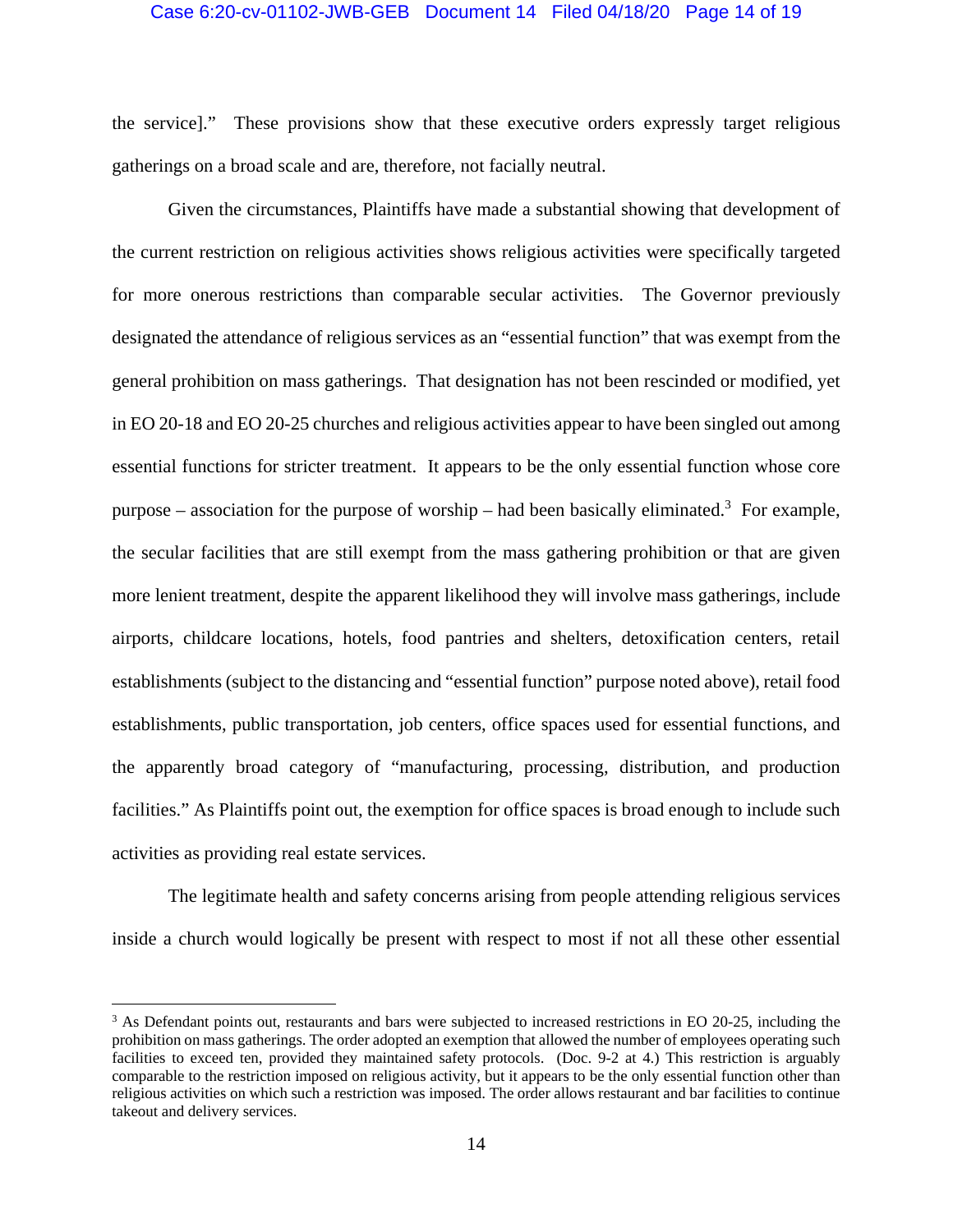## Case 6:20-cv-01102-JWB-GEB Document 14 Filed 04/18/20 Page 15 of 19

activities. Defendant has not argued that mass gatherings at churches pose unique health risks that do not arise in mass gatherings at airports, offices, and production facilities. Yet the exemption for religious activities has been eliminated while it remains for a multitude of activities that appear comparable in terms of health risks. Based on the record now before the court, the most reasonable inference from this disparate treatment is that the essential function of religious activity was targeted for stricter treatment due to the nature of the activity involved, rather than because such gatherings pose unique health risks that mass gatherings at commercial and other facilities do not, or because the risks at religious gatherings uniquely cannot be adequately mitigated with safety protocols.4 It is also an arbitrary distinction, in the sense that the disparity has been imposed without any apparent explanation for the differing treatment of religious gatherings. These facts undermine Defendant's contentions and lead the court to conclude that EO 20-18 and EO 20-25 are not neutral laws of general applicability. Instead, they restrict religious practice while failing to "prohibit secular activity that endangers the same interests to a similar or greater degree." As such, the restriction is likely subject to strict scrutiny, and can be sustained only if it is narrowly tailored to further the compelling state interest in slowing or halting the spread of COVID-19.

 On the current record, Plaintiffs are likely to prevail on their assertion that the restriction on religious mass gatherings is not narrowly tailored. Specifically, Plaintiffs point to a number of other secular mass gathering activities or locations that merely require certain safety protocols, including social distancing. Given the similarities of physical proximity between these "essential" secular gathering and Plaintiffs' religious gatherings (which are also deemed essential under EO 20-16), the court finds that Plaintiffs can likely show that the broad prohibition against in-person

 $\overline{a}$ 

<sup>4</sup> At the TRO hearing, it was represented that a total of 35 COVID-19 clusters have been identified in Kansas, with 5 of those being attributable to churches. It was also represented that 13 of the clusters resulted at private companies, including a recent increase of 9 such clusters. No information was presented as to whether the clusters involving churches arose with or without the use any safety protocols such as social distancing.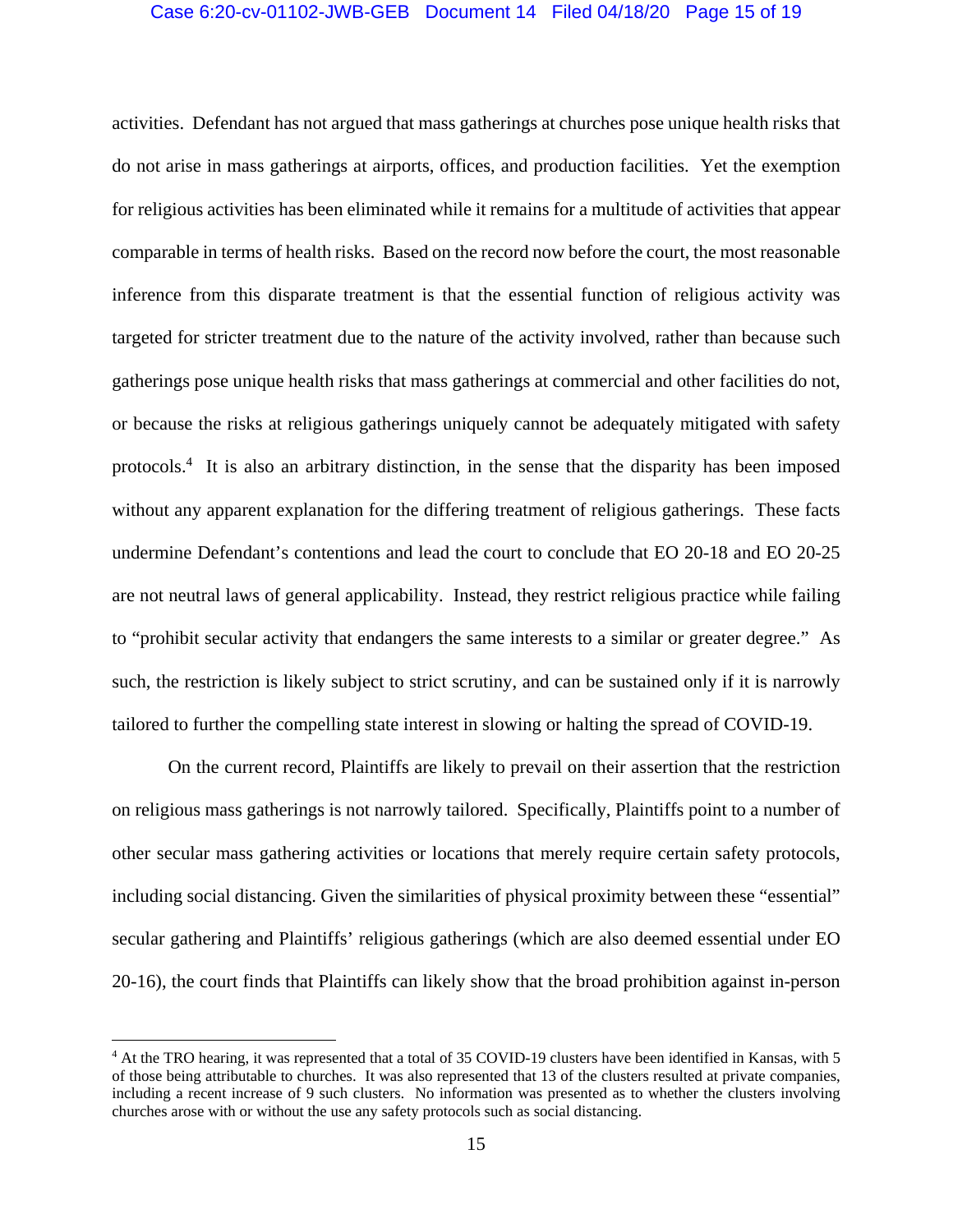#### Case 6:20-cv-01102-JWB-GEB Document 14 Filed 04/18/20 Page 16 of 19

religious services of more than ten congregants is not narrowly tailored to achieve the stated public health goals where the comparable secular gatherings are subjected to much less restrictive conditions. For that reason, and for the reasons previously stated, Plaintiffs have shown they are likely to succeed on the merits of their claim alleging a violation of their First Amendment right to the free exercise of religion.

 C. Irreparable harm. To obtain a TRO, Plaintiffs must show they will suffer irreparable harm in the absence of the order. *Winter*, 555 U.S. at 20. The Supreme Court has recognized that "the loss of First Amendment freedoms, for even minimal periods of time, unquestionably constitutes irreparable injury." *Elrod v. Burns,* 427 U.S. 347, 373 (1976). Plaintiffs have alleged that without a TRO, they will be prevented from gathering for worship at their churches this Sunday, April 19, 2020 and thereafter. The court concludes Plaintiffs have made a sufficient showing of irreparable harm.

 D. Balance of the equities. Plaintiffs must also show that the balance of equities tips in their favor. *Winter,* 555 U.S. at 20. Plaintiffs have shown that they will be harmed by a deprivation of the constitutional right to freely exercise their religion, and that they face a threat of criminal penalties if they violate the current restrictions in EO 20-25. The court recognizes that the current pandemic presents an unprecedented health crisis in Kansas, and in this country. The Governor has an immense and sobering responsibility to act quickly to protect the lives of Kansans from a deadly epidemic. The court would not issue any restraint, temporary or otherwise, if the evidence showed such action would substantially interfere with that responsibility. Plaintiffs have shown, however, that they are willing to abide by protocols that have been determined by the Governor to be adequate to protect the lives of Kansans in the context of other mass gatherings. In view of that, and in view of the fact that a preliminary injunction hearing has been promptly scheduled for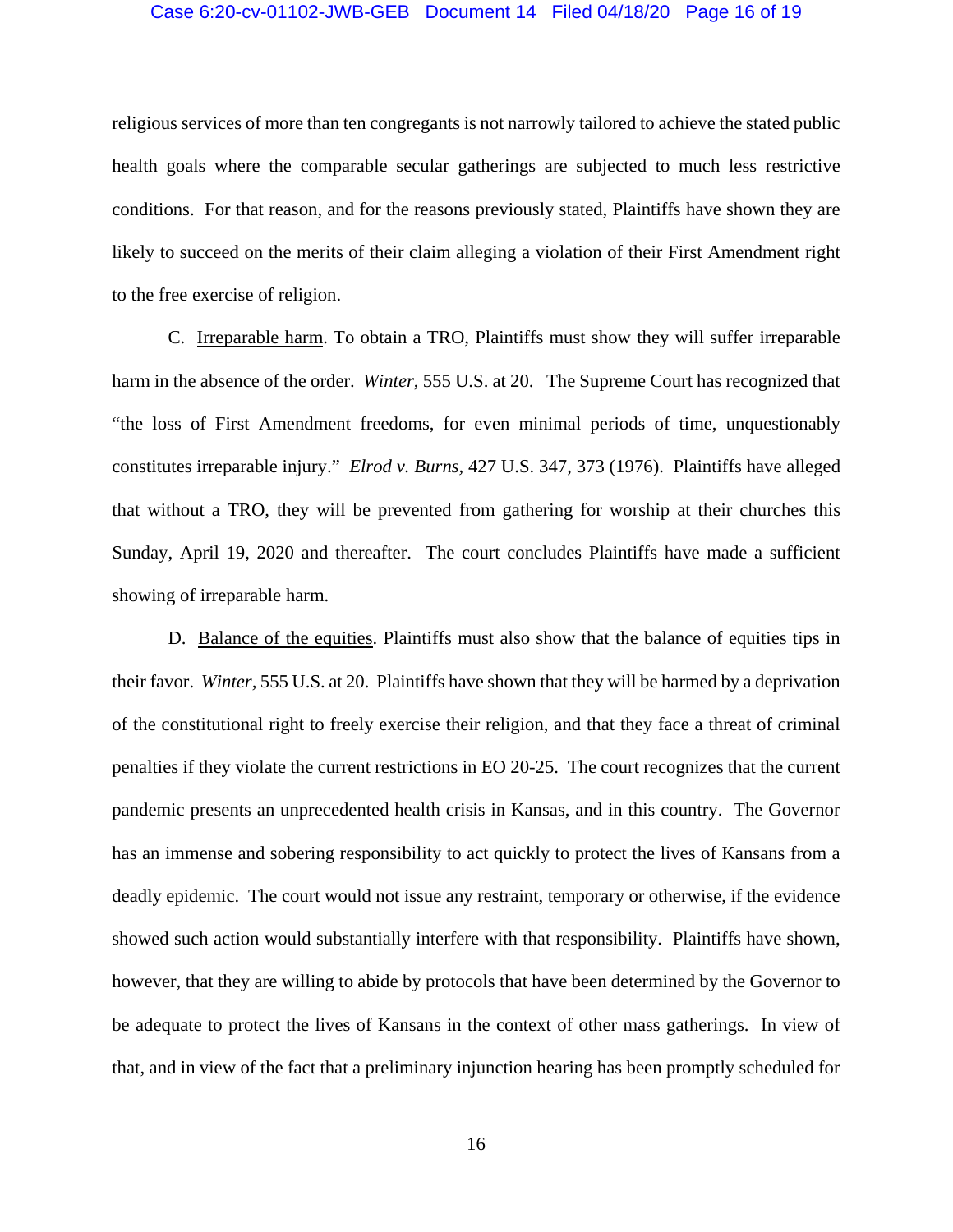#### Case 6:20-cv-01102-JWB-GEB Document 14 Filed 04/18/20 Page 17 of 19

April 23, 2020, the court concludes that the balance of equities weighs in favor of granting a TRO, pending the preliminary injunction hearing, to permit Plaintiffs to engage in worship services under the conditions stated in this order.

E. Public interest. Lastly, to obtain a TRO, Plaintiffs must show that the granting of a TRO is in the public interest. *Winter,* 555 U.S. at 20. The public interest is furthered by preventing the violation of a party's constitutional rights. *Free the Nipple,* 916 F.3d at 807. Additionally, for the reasons previously mentioned, the record shows that allowing Plaintiffs to gather for worship with the safety protocols similar to those applicable to other essential function mass gatherings is consistent with the interest in protecting public health.

F. Security. After considering the nature of the constitutional claim presented, and the absence of harm to Defendant from a temporary return to the status quo, the court determines that no security should be required for the issuance of the TRO. *Cf.* Fed. R. Civ. P. 65(c).

G. Scope of the TRO. Given the limited record before the court at this stage of the proceedings, and the gravity of the issues involved, the court is somewhat hesitant to simply say that Plaintiffs are free to conduct their religious services using the same social distancing and protective measures specified in the executive orders for similar exempt activities. In particular, Defendant has not had the opportunity to put on evidence that might support stricter safety measures for religious services. At the TRO hearing, Plaintiffs set forth specific plans for social distancing and safety precautions that appear to exceed the general requirements for similar exempt activities under EO 20-25. Until the court has an opportunity to hear evidence on these matters, the terms of the TRO will require Plaintiffs to comply with their proposed measures. Specifically, First Baptist Church of Dodge City will adhere to the following:

- Prior to and following the in-person service, the facility will be deep-cleaned;
- Invitations will be directed to regular church attendees for this in-person service;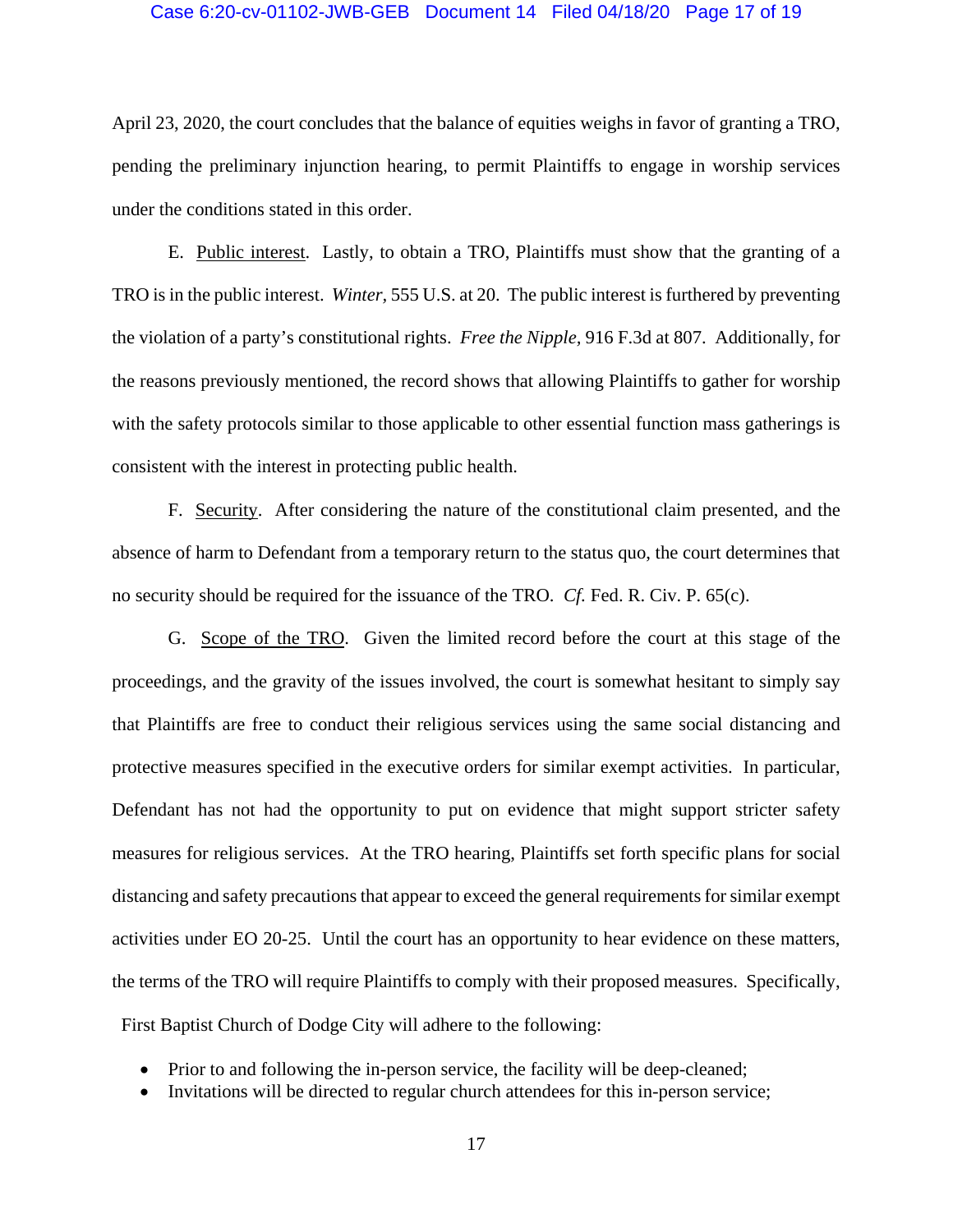- Individuals will be advised to continue to engage in "stay at home" protocols as directed by EO 20-16 in order to attend the service;
- No church members are known to have had any contact with known COVID-19 confirmed cases;
- Attendees will be advised to perform temperature checks at home on all attendees prior to attending the service. Individuals that are ill or have fevers will not attend;
- High-risk individuals will be advised not to attend the in-person service;
- Attendees will be advised to bring their own PPE, including masks and gloves;
- Attendees will be advised not to engage in hand shaking or other physical contact;
- Hand sanitizer will be available for use throughout the facility;
- The in-person service will be limited to 50 individuals in a space that has a capacity for 300 individuals (a cross-shaped auditorium 50 feet by 74 feet at the center; 2,950 square feet total, allowing almost 57 square feet available to each attendee at maximum social distancing);
- Co-habitating family units may sit closer together but otherwise the maximum social distancing possible will be used, however, at a minimum, the CDC recommended protocol will be observed with a minimum distance of at least 6 feet;
- A single point of entry and single point of exit on opposite sides of the building will be used, establishing a one-way traffic pattern to ensure social distancing;
- Ventilation will be increased as much as possible, opening windows and doors, as weather permits;
- These procedures will be communicated to church members in advance of the service;
- Church bulletin and offering plates will not be used during the service;
- Attendees will be advised to wash their clothes following the service;
- If Church leadership becomes aware of a clear, immediate, and imminent threat to the safety of the attendees or cannot follow the protocols listed above, the gathering will be immediately disbanded.

Calvary Baptist Church of Junction City will adhere to the following:

- Splitting out pews and marking designated sitting areas to keep non-cohabitating congregants at least six feet apart before, during, and after the worship service;
- Marking multiple entrances to encourage socially distanced foot traffic;
- Propping doors open to prevent the need for congregants to touch doors while entering and exiting the church or sanctuary;
- Suspending passing offering plates and bulletins;
- Actively discouraging handshaking or other social touching;
- Offering hand sanitizer throughout the building;
- Providing face masks to offer to any interested persons.

(*See* Doc. 1 at 8-11.)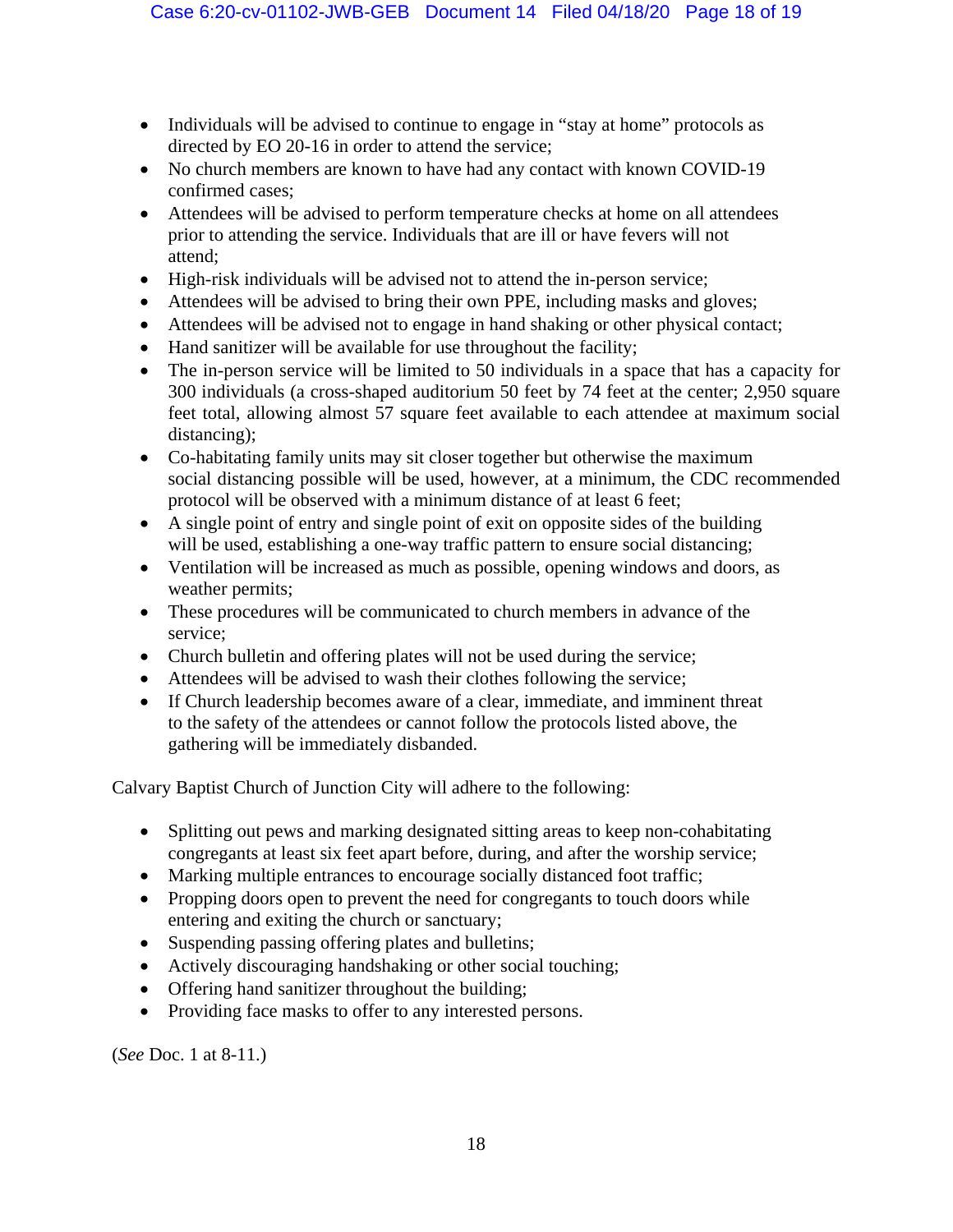# **IV. Conclusion**

Defendant's motion to dismiss the complaint (Doc. 9) is DENIED. Plaintiffs' motion for a temporary restraining order (Doc. 7) is GRANTED. The court will file a separate order containing the terms of the TRO.

A hearing on Plaintiffs' request for a preliminary injunction is scheduled for April 23, 2020, at 9:00 a.m.

> s/ John W. Broomes JOHN W. BROOMES UNITED STATES DISTRICT JUDGE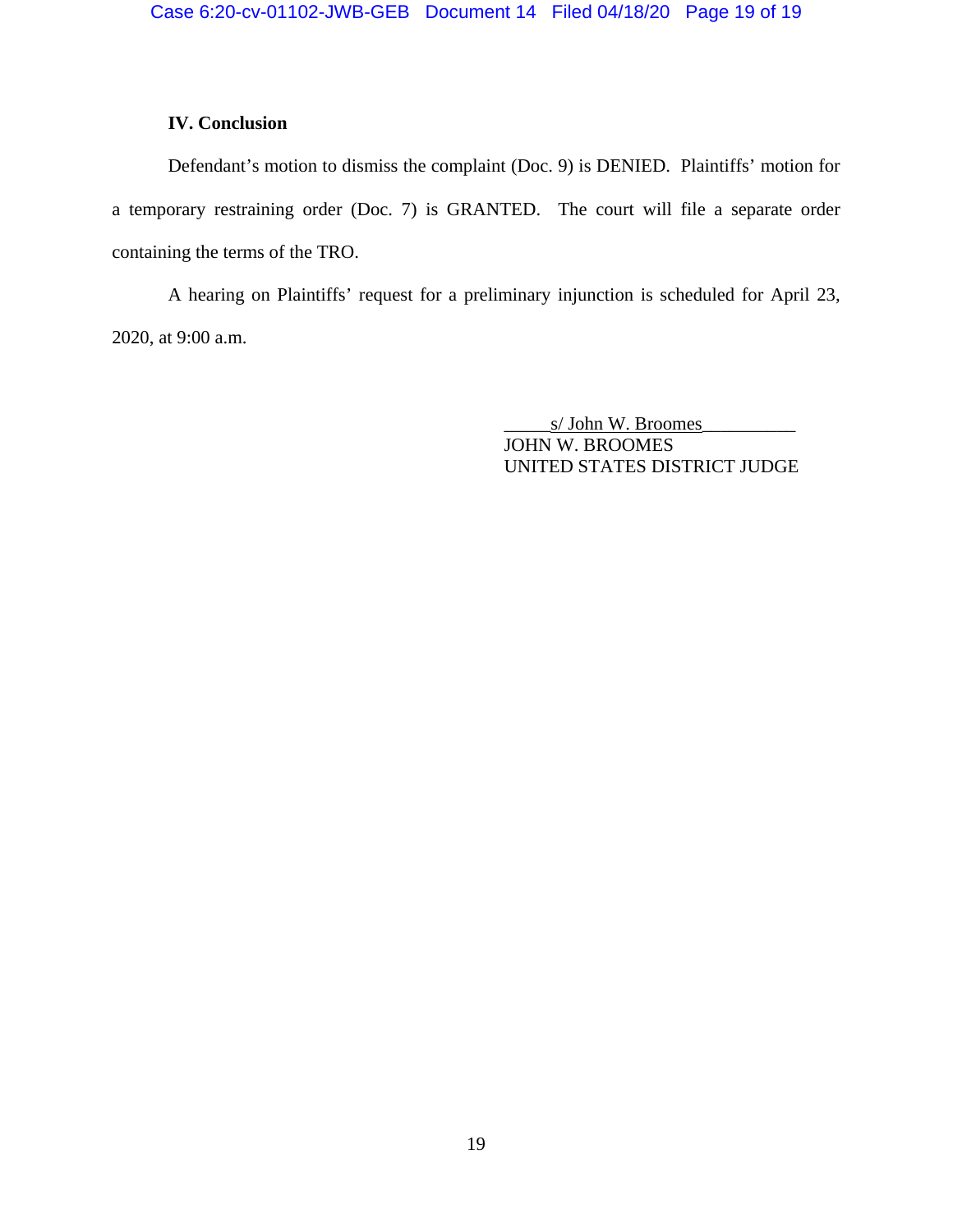# IN THE UNITED STATES DISTRICT COURT FOR THE DISTRICT OF KANSAS

# FIRST BAPTIST CHURCH; PASTOR STEPHEN ORMORD; CALVARY BAPTIST CHURCH; and PASTOR AARON HARRIS,

Plaintiffs,

 $\overline{a}$ 

v. No. 20-1102-JWB

GOVERNOR LAURA KELLY, *in her official capacity,*

Defendant.

# **TEMPORARY RESTRAINING ORDER**

 This matter is before the court on Plaintiffs' "Motion for Expedited Hearing and Motion for Temporary Restraining Order." (Doc. 7.) The motion was filed in conjunction with Plaintiffs' verified complaint (Doc. 1), which alleges that enforcement of Defendant Governor Laura Kelly's Executive Order 20-18 would violate Plaintiffs' rights, including their First Amendment right to the free exercise of religion. The complaint seeks declaratory and injunctive relief pursuant to 42 U.S.C. § 1983 and other provisions. The court held a telephonic hearing on the motion for temporary restraining order ("TRO") on April 17, 2020, 4:00 p.m.

 This court has jurisdiction over Plaintiffs' claims under federal law pursuant to 28 U.S.C. § 1331. The court further finds the exercise of this court's jurisdiction over such claims is proper under the rule of *Ex Parte Young*, 209 U.S. 123 (1908).<sup>1</sup>

<sup>&</sup>lt;sup>1</sup> This order is premised solely on Plaintiffs' federal law claims and does not consider or apply to Plaintiffs' claim that enforcement of Executive Order 20-18 violates Kansas law. (Doc. 1 at 14-15.)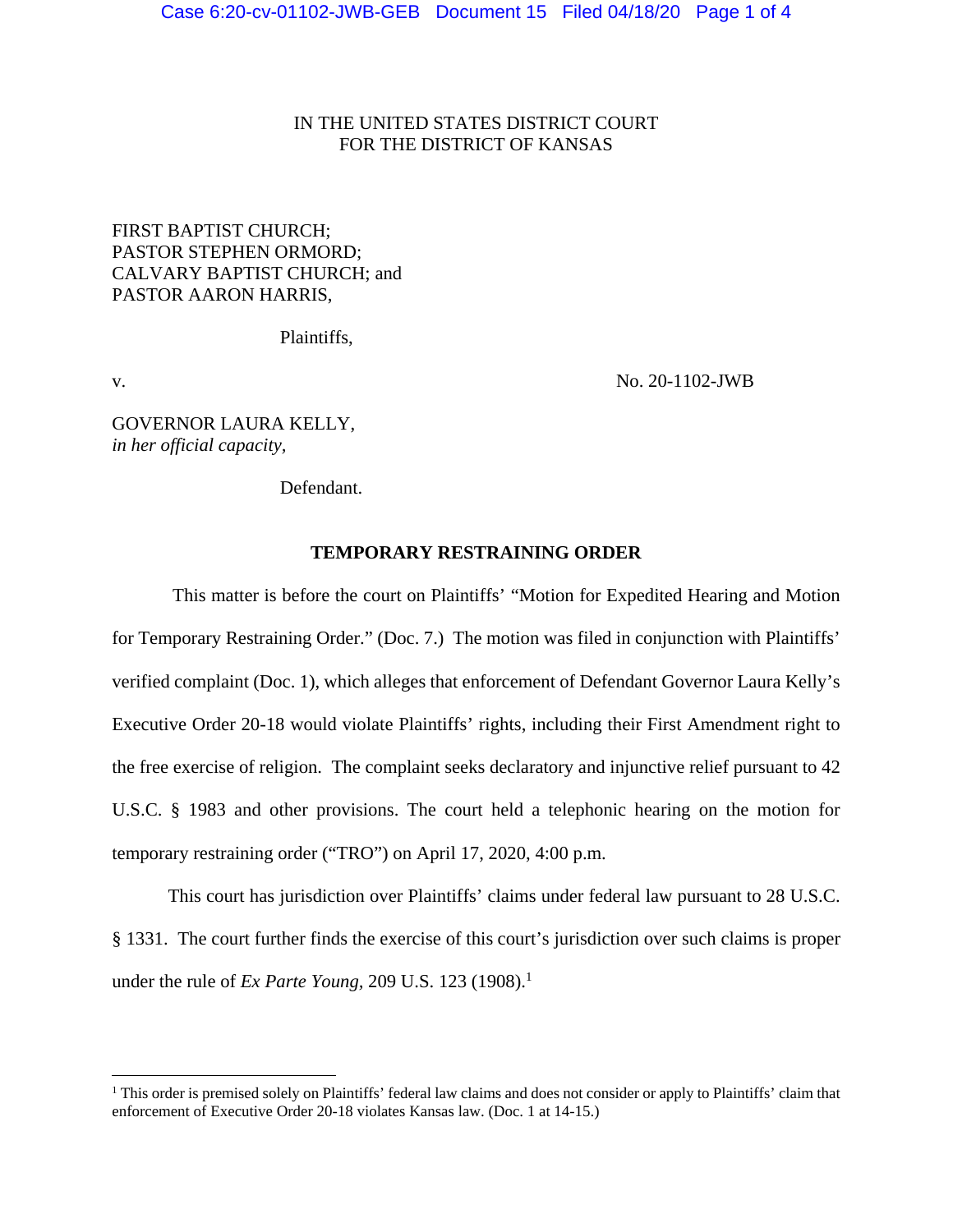## Case 6:20-cv-01102-JWB-GEB Document 15 Filed 04/18/20 Page 2 of 4

 Based on the materials presented and the arguments of counsel, the court finds: (1) Plaintiffs are likely to succeed on the merits of their claim alleging a violation of their First Amendment right to the free exercise of religion; (2) in the absence of preliminary relief, Plaintiffs are likely to suffer irreparable harm in the form of denial of their constitutional right to the free exercise of their religion, arising from state-imposed restrictions on religious exercises that are not narrowly tailored to further the compelling governmental interest in halting the spread of COVID-19, and which are more severe than restrictions on some comparable non-religious activities; (3) the balance of equities tips in Plaintiffs' favor; and (4) an injunction is in the public interest. *Winter v. Nat. Res. Def. Council, Inc*., 555 U.S. 7, 20 (2008) (setting forth the elements required for preliminary injunctive relief.)

 IT IS THEREFORE ORDERED that The Hon. Laura Kelly, in her capacity as Governor of the State of Kansas, is hereby enjoined and ordered to refrain from enforcing the prohibition in Executive Order No. 20-18 and Executive Order 20-25 prohibiting religious gatherings involving more than ten attendees, conducted by Plaintiffs First Baptist Church of Dodge City, Kansas, and Calvary Baptist Church of Junction City, Kansas, so long as those gatherings comply with the social distancing and public health protocols Plaintiffs have indicated in their complaint they are prepared to apply.

The protocols Plaintiff First Baptist Church of Didge City will adhere to include:

- Prior to and following the in-person service, the facility will be deep-cleaned;
- Invitations will be directed to regular church attendees for this in-person service;
- Individuals will be advised to continue to engage in "stay at home" protocols as directed by EO 20-16 in order to attend the service;
- No church members are known to have had any contact with known COVID-19 confirmed cases;
- Attendees will be advised to perform temperature checks at home on all attendees prior to attending the service. Individuals that are ill or have fevers will not attend;
- High-risk individuals will be advised not to attend the in-person service;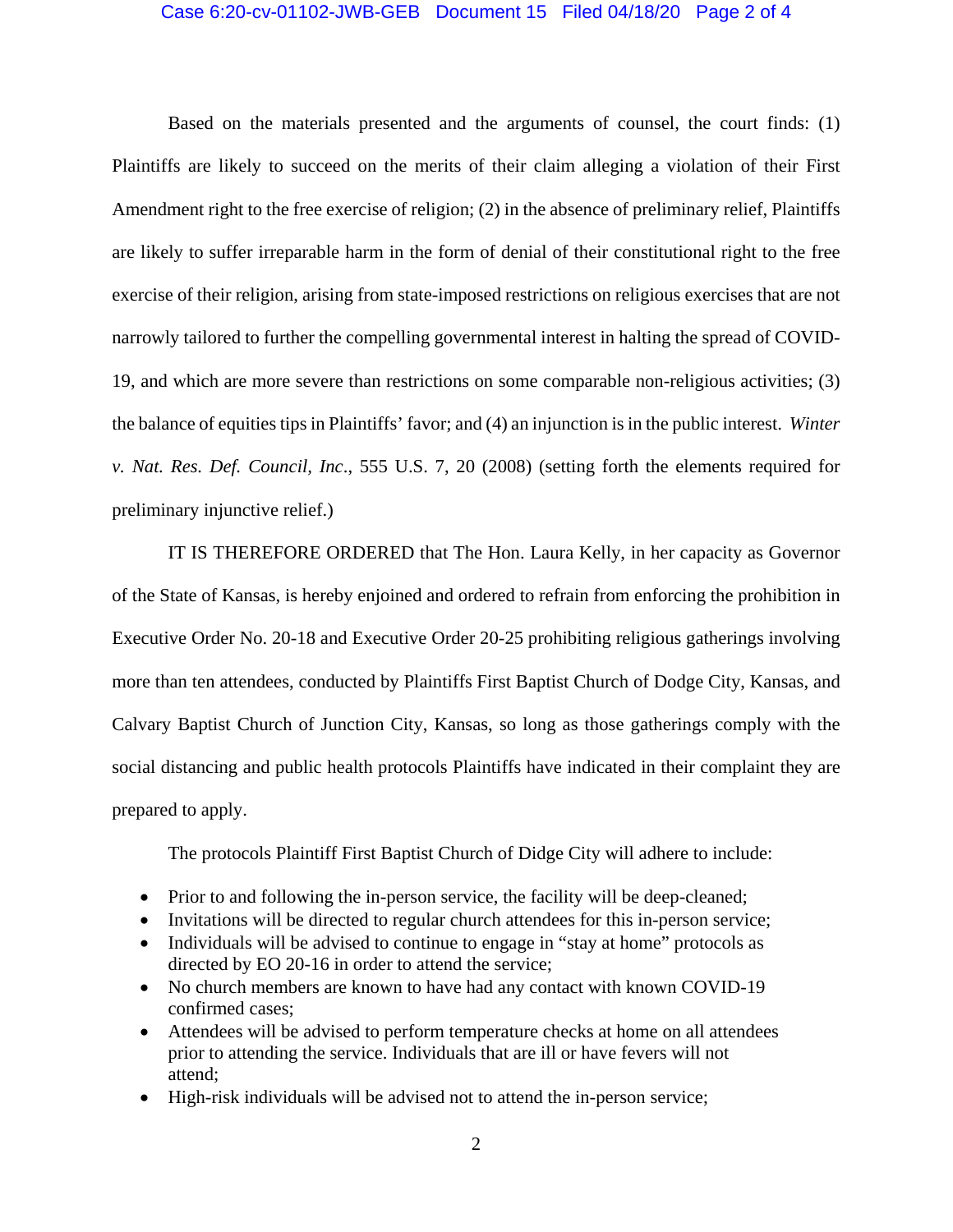- Attendees will be advised to bring their own PPE, including masks and gloves;
- Attendees will be advised not to engage in hand shaking or other physical contact;
- Hand sanitizer will be available for use throughout the facility;
- The in-person service will be limited to 50 individuals in a space that has acapacity for 300 individuals (a cross-shaped auditorium 50 feet by 74 feet at the center; 2,950 square feet total, allowing almost 57 square feet available to each attendee at maximum social distancing);
- Co-habitating family units may sit closer together but otherwise the maximum social distancing possible will be used, however, at a minimum, the CDC recommended protocol will be observed with a minimum distance of at least 6 feet;
- A single point of entry and single point of exit on opposite sides of the building will be used, establishing a one-way traffic pattern to ensure social distancing;
- Ventilation will be increased as much as possible, opening windows and doors, as weather permits;
- These procedures will be communicated to church members in advance of the service;
- Church bulletin and offering plates will not be used during the service;
- Attendees will be advised to wash their clothes following the service;
- If Church leadership becomes aware of a clear, immediate, and immanent threat to the safety of the attendees or cannot follow the protocols listed above, the gathering will be immediately disbanded.

The protocols Plaintiff Calvary Baptist Church of Junction City will adhere to include:

- Splitting out pews and marking designated sitting areas to keep non-cohabitating congregants at least six feet apart before, during, and after the worship service;
- Marking multiple entrances to encourage socially distanced foot traffic;
- Propping doors open to prevent the need for congregants to touch doors while entering and exiting the church or sanctuary;
- Suspending passing offering plates and bulletins;
- Actively discouraging handshaking or other social touching;
- Offering hand sanitizer throughout the building;
- Providing face masks to offer to any interested persons.